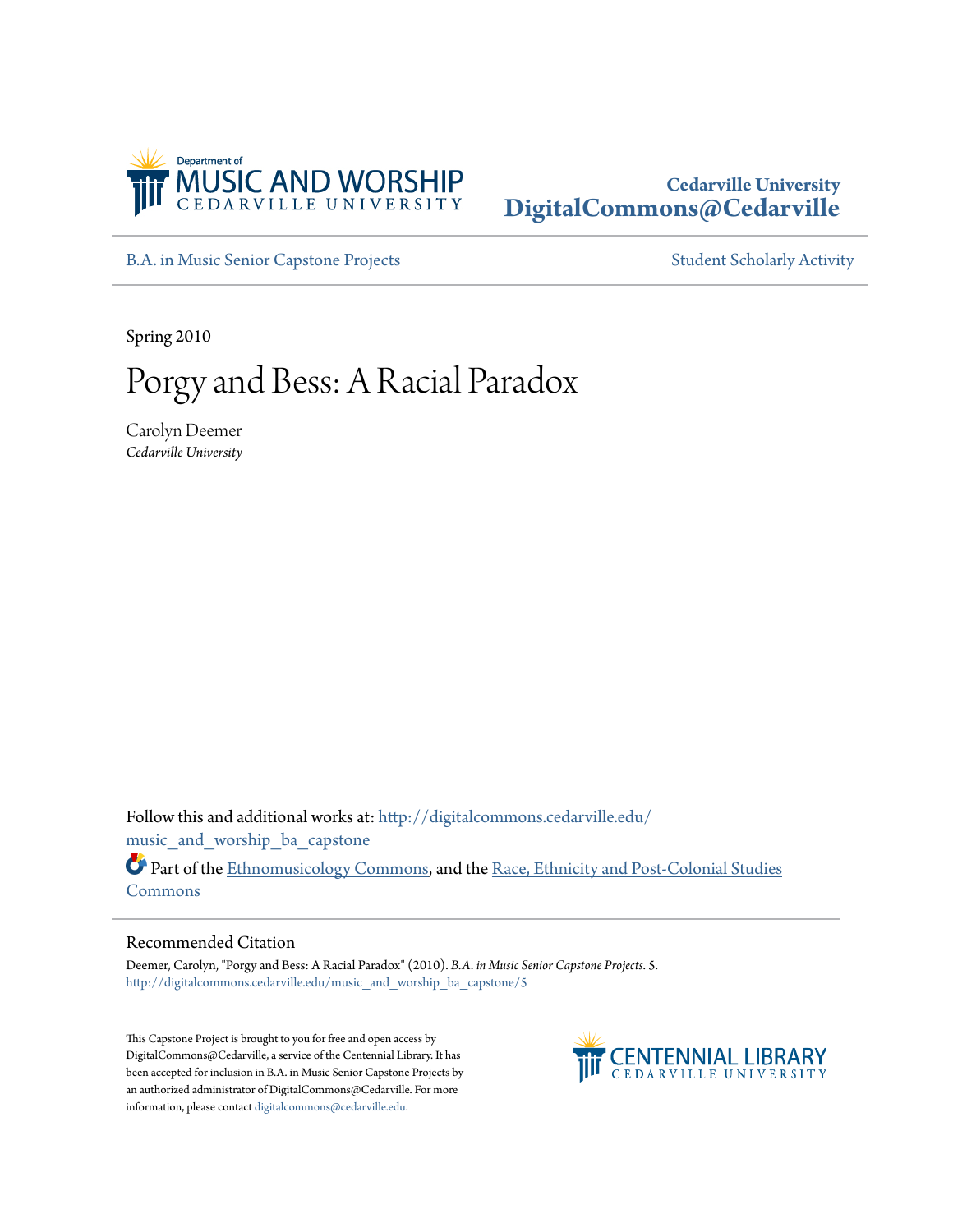## *PORGY AND BESS*: A RACIAL PARADOX

Carolyn Deemer

Bachelor of the Arts Senior Project

Dr. Taylor Ferranti

Dr. Sandra Yang

Cedarville University, April 26, 2010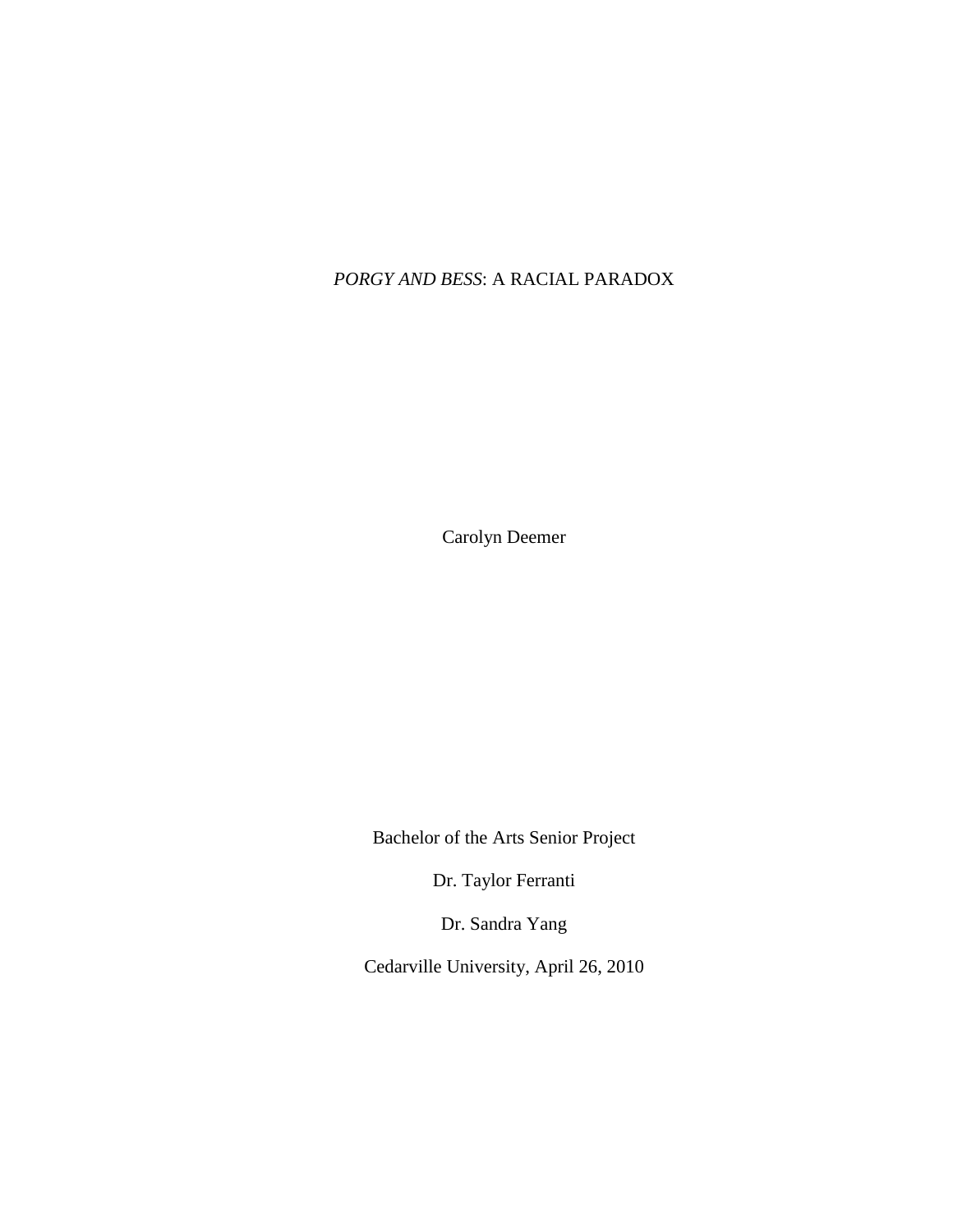#### ABSTRACT

This project examines the racial implications of George Gershwin"s folk opera *Porgy and Bess*. This study specifically addresses the question: Did *Porgy and Bess* have a positive or negative impact on race relations between the African-American and white communities? To answer that question, this I have examined the perceptions that various groups expressed upon viewing the opera.

In my research, I have studied the responses from black and white society in the United States, as well as the intentions of Gershwin himself. I discuss these responses in terms of the opera"s immediate reception, through primary source documents, newspaper articles, and letters. Through Gershwin"s own writings and the observations of his acquaintances, I demonstrate that he had the interests of the African American community in mind when he wrote *Porgy and Bess*.

Since *Porgy and Bess* premiered in 1935, social movements such as the Civil Rights era have significantly affected race relations in the United States. From my unique position in history, have devoted a significant portion of my paper to discussing how the shift in thinking beginning that time period affected the reception of *Porgy and Bess* throughout the years. To identify this change in sentiment, my research draws upon a range of books and journal articles, in addition to the opinions of performers and critics over time.

The results of this study indicate that Gershwin certainly wrote the opera with a high degree of respect and appreciation for African-American culture. His new approach to the black actor demonstrated a degree of respect practically non-existent in the prevailing entertainment of his day. That being said, critics have argued that there is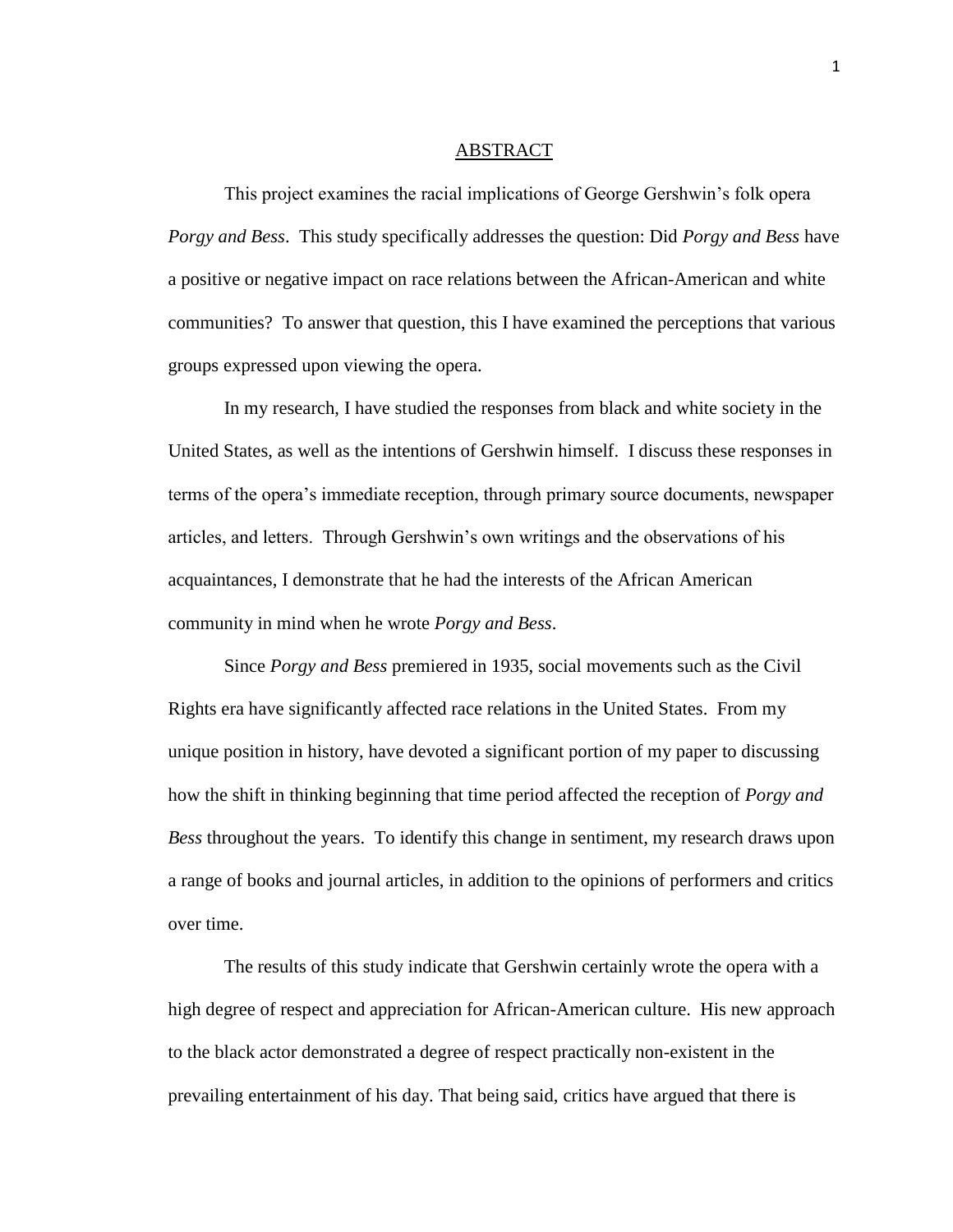much left to be desired in the practical aspects of the opera. After all, they note, this "folk opera" was indeed written by a white man, with little true perspective on African-American, much less, Gullah culture.

The concluding section discusses general principles that can be gleaned from a study of the paradox of *Porgy and Bess*, as well as some responses that will specifically benefit Christians seeking racial reconciliation.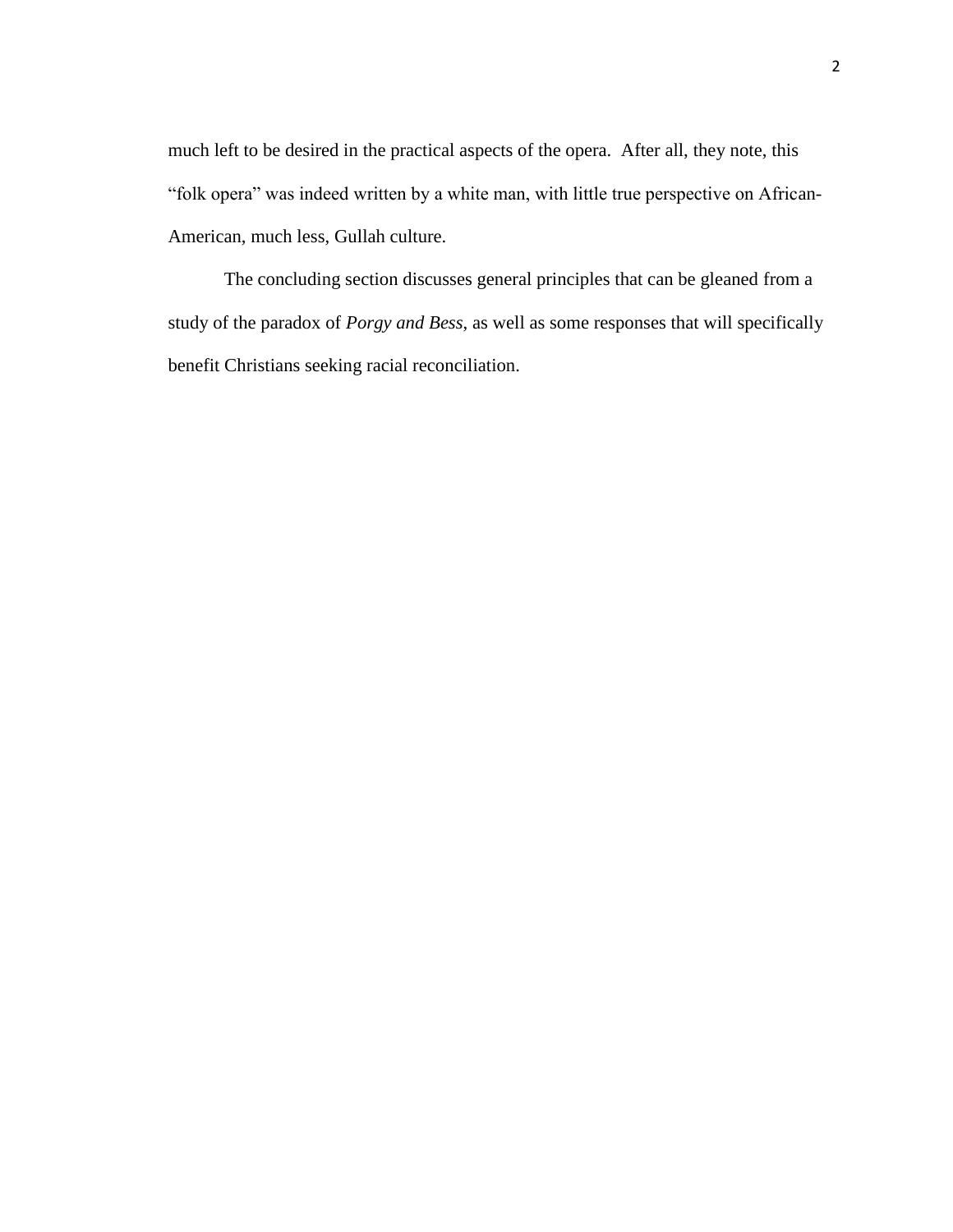This paper discusses the multi-faceted racial implications of George Gershwin"s *Porgy and Bess*. This production, labeled a "folk opera" by its creator, required an allblack cast and became arguably the most important of American operas. It was written by a white Jewish man in the year 1935, and therefore provides an interesting study into the kind of impact that such a work had on the African-American people at the time. The purpose of this study is to examine the reception of the opera in an effort to determine whether it was beneficial or harmful for the African-American community at the time and through the years.

Those who would argue that the opera was beneficial for race relations might point first of all to Gershwin"s own intentions in writing the opera. A large part of the inspiration for Porgy and Bess came from the fact that Gershwin was just fascinated by the culture of the South Carolina "Gullah Negroes," the subject of his opera. At the very least he and his audience certainly valued them for the "otherness" that they brought to the stage. However, regardless of what initially drew Gershwin to the opera, it is apparent that he treated them with dignity unusual for his time. In an age when the predominant depiction of blacks on stage was in the context of minstrel shows or other humiliating comedic performances, Gershwin's work shows a high degree of respect for its subjects. This emphasis on respect is further supported through Gershwin"s personal writings which prove that he valued the Gullah community and African-Americans in general as people. Gershwin expected that in writing an opera based on the story of southern blacks, the subject would allow him to "write light as well as serious music and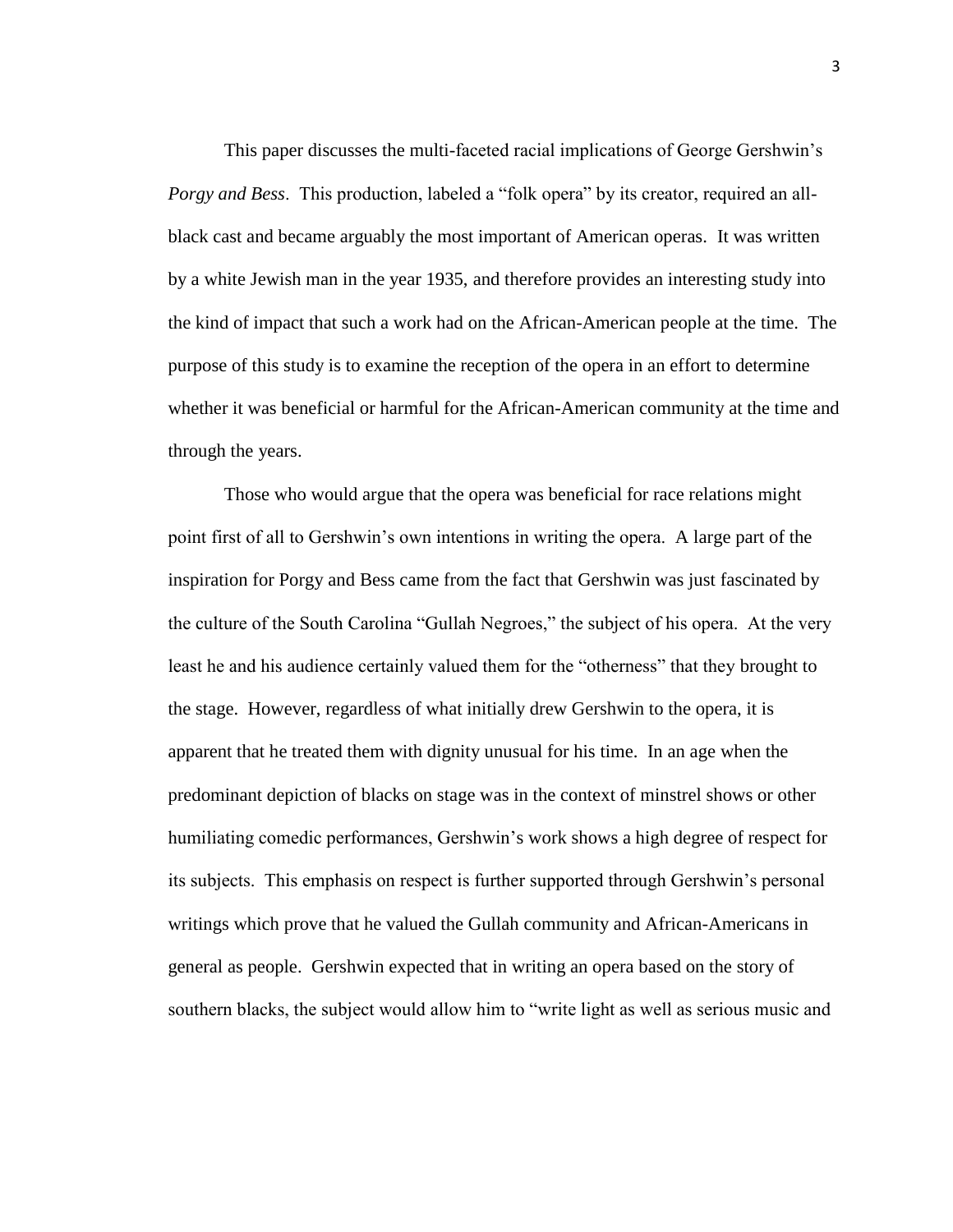that it would enable [him] to include humor as well as tragedy..." <sup>1</sup> Thus, he makes clear from the beginning that his intention to give the black American more depth of character than as a cheesy, smiling pantomime. From the inception of the story, Heyward"s Porgy "is not subhuman or a buffoon but a human being whose problems are no better or worse than those of whites, merely different.<sup>22</sup> Even the medium of opera created a noticeable break with the shallowness of performances to which black actors had been so frequently relegated. Now they were being put on a stage that was unquestionably a form of "high" art. The question then became, was this move enough to make a significant positive impact on race relations in America?

Critics of the opera argue instead that *Porgy and Bess* was harmful to race relations. In contrast to the encouraging belief that Gershwin"s opera showed a respect for African-American culture, many have also criticized *Porgy and Bess* for being out-of-touch with the reality of the culture, lives and music of blacks of the day. Richard Crawford notes that although *Porgy and Bess* was "the best-known American theatrical work about blacks, it was not only written but produced, directed, and staged by whites, which means that whites reaped the monetary profits of its success."<sup>3</sup>

Following along the lines of that criticism, one significant issue to note is that Gershwin"s opera could not possibly have reflected the African-American population as a

<sup>&</sup>lt;sup>1</sup> Isaac Goldberg. *George Gershwin: A Study in American Music*. New York: Frederick Ungar Publishing Co., 1958, 328.

<sup>2</sup> James Standifer. "The Tumultuous Life of Porgy and Bess." *Humanities* 18, no. 6 (November 1997): 2, *Academic Search Complete*, EBSCO*host* (accessed January 25, 2010).

<sup>3</sup> Richard Crawford, "Where Did Porgy and Bess Come From?" *Journal of Interdisciplinary History* 36, no. 4 (Spring 2006): 23. *Academic Search Complete*, EBSCO*host* (accessed January 25, 2010).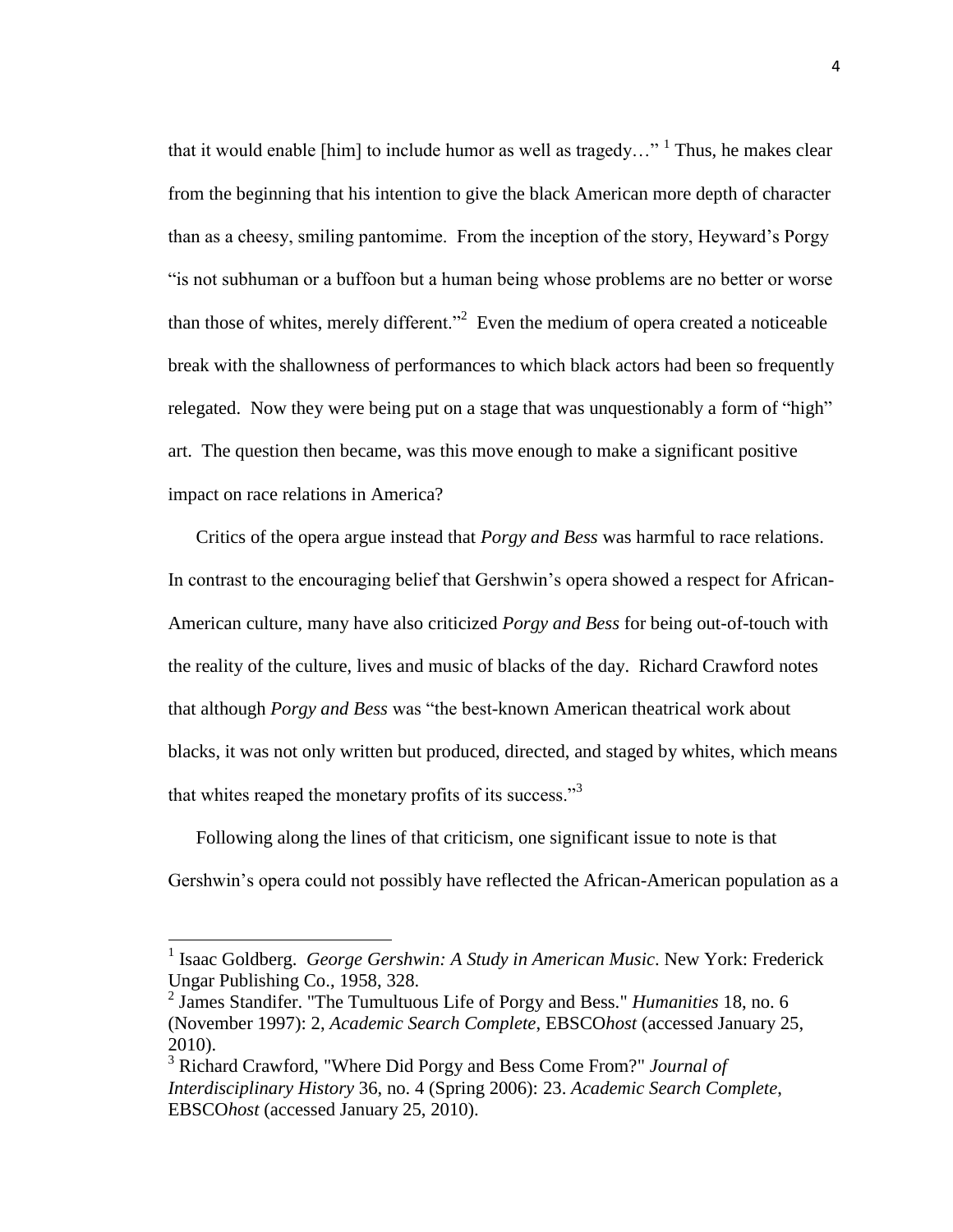whole. *Porgy and Bess* centered on the Gullah population of South Carolina, a people group who still spoke an African-English dialect of Creole and held to local traditions. Meanwhile, the very blacks chosen for the roles in the opera often, "had no trace of Southern dialect and had to be carefully trained for the right nuances and inflections."<sup>4</sup> Anne Brown, the original Bess, also made reference to this discrepancy in culture, while giving an interview on her experience with the opera. She pointed out that, "Some of us were college students [from the North] and didn"t know the dialect of the southern Negro."<sup>5</sup>

It would be damaging to take this representation of one community and attribute its experiences as characteristic of each and every black community in the country. "Gershwin, immersed in the flavor and characters of his opera, frequently would astonish the company by showing them how to interpret their parts authentically."<sup>6</sup> This seems to be an example that perhaps the most "negroid" aspect of this opera was that it was performed by an all-black cast. Or maybe the charm lay in the fact that the audience believed the opera's depiction to be representative of a culture clearly very foreign to them and accepted the act as authentic.

 Composer William Grant Still, a contemporary of Gershwin"s, expressed the potential for African-American music to have great influence of the music of America:

Colored people in America have natural and deep-rooted feeling for music, for melody, harmony and rhythm. Our music possesses exoticism without straining for strangeness. The natural practices in this music open up a new field which can be of value in larger musical works when

 $\overline{a}$ 

<sup>4</sup> Goldberg, *George Gershwin: A Study in American Music*, 325.

<sup>5</sup> Robert Wyatt and John A. Johnson, *The George Gershwin Reader*, New York: Oxford University Press: 2004. 230.

<sup>6</sup> Goldberg, *George Gershwin: A Study in American Music*, 325.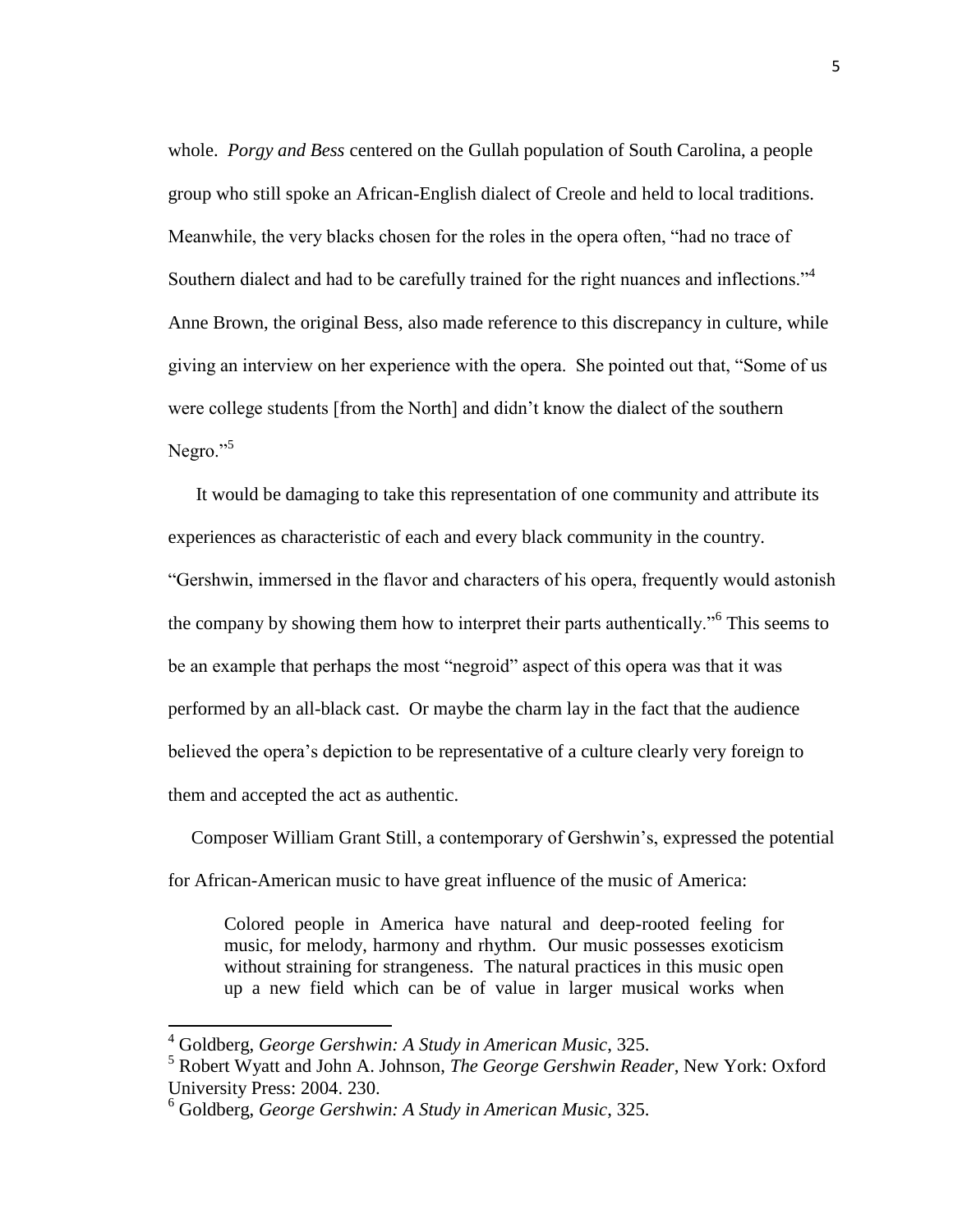constructed into organized form by a composer who, having the underlying feeling, develops it through his intellect.<sup>7</sup>

Still"s comment, made before the development of *Porgy and Bess*, clearly aligns with

George Gershwin"s philosophy in choosing to write an opera with an all-black cast.

Gershwin"s decision certainly reflects a faith in the strength of the tradition of African-

American music as well as his esteem for the singers themselves.

Although Gershwin recognized the key contribution of Negro music to jazz, he

believed jazz to be a purely American art form, first and foremost saying,

I do not assert that the American soul is negroid. But it is a combination that includes the wail, the whine and the exultant note of the old mamy [sic] songs of the South. It is black and white. It is all colors and all souls unified in the great melting-pot of the world. Its dominant note is vibrant syncopation"<sup>8</sup>

It would appear that Gershwin"s primary focus, above social change, was just to

explore the capacities of American "folk" music and to experiment with combinations of

tradition. In *Porgy and Bess* he combined high art with street life, and the resulting

music was merely the offspring of the union. Gershwin describes this natural outgrowth

of the styles in a *New York Times* article from 1935:

l

Because *Porgy and Bess* deals with Negro life in America it brings to the operatic form elements that have never before appeared in the opera and I have adapted my method to utilize the drama, the humor, the superstition, the religious fervor, the dancing and the irrepressible high spirits of the race. If doing this, I have created a new form, which combines opera with theater, this new form has come quite naturally out of the material.<sup>9</sup>

<sup>7</sup> William Grant Still, "An Afro-American Composer"s Point of View" in *American Composers on American Music* (London: Oxford University Press: 1933), 182-183.

<sup>8</sup> Howard Pollack, *George Gershwin: His Life and Work*, Berkley: University of California Press: 2006, 171.

<sup>&</sup>lt;sup>9</sup> James Standifer. "The Tumultuous Life of Porgy and Bess." 4.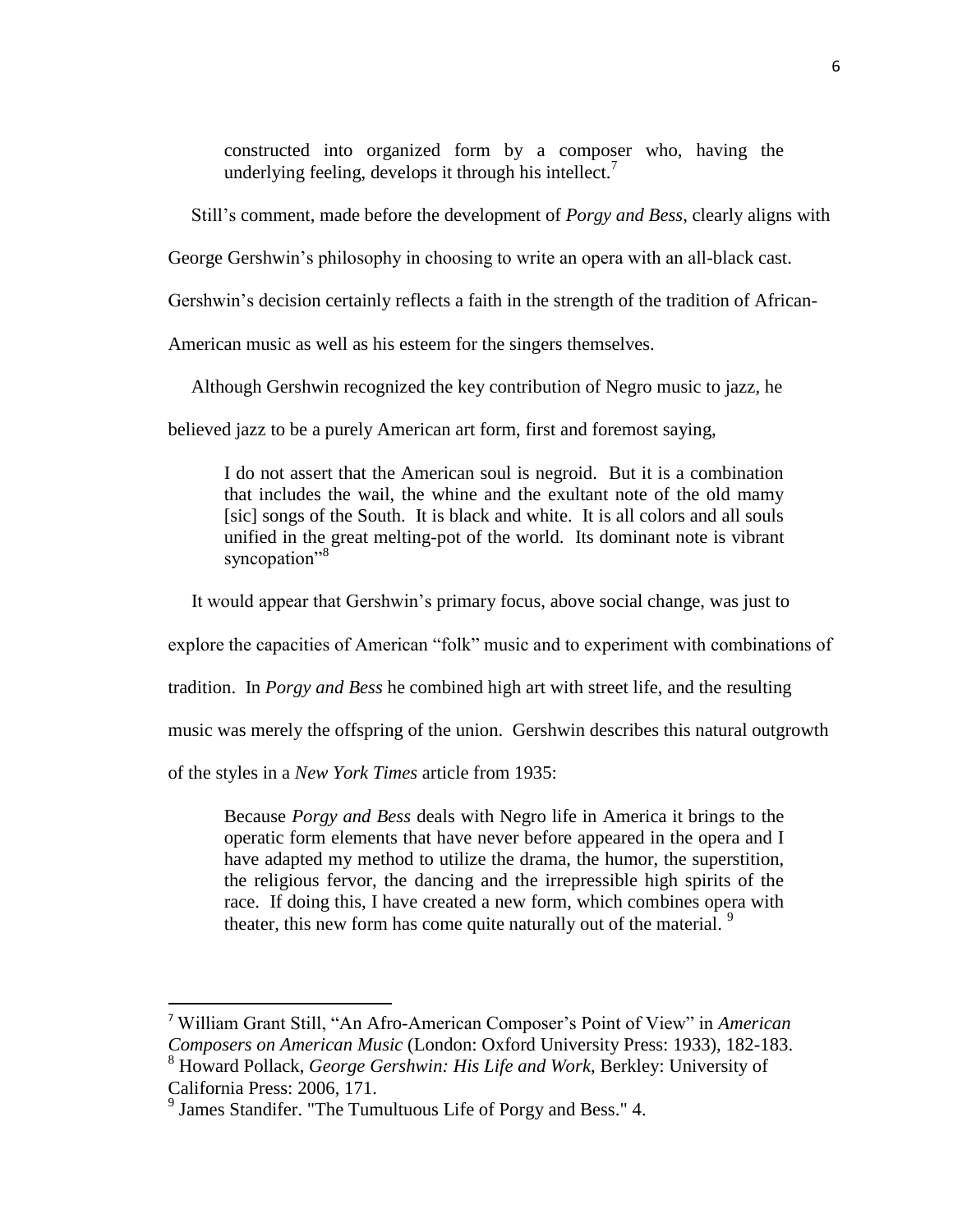Although *Porgy and Bess* is the opera that gained great fame, Gershwin had experimented with the concept of an all-black opera before. "Blue Monday," written in 1922, was a short Negro opera and forerunner to *Porgy and Bess.* In this opera, though, Gershwin used white singers performing in blackface.<sup>10</sup> The result lacked the soul and particular style that the composer envisioned in the making of a black opera, which would lead him later to require an all-black cast for *Porgy and Bess*. All around, this initial attempt was considered to be a fiasco.

 *Four Saints in Three Acts*, an opera written by Virgil Thompson in 1933 might be seen as another forerunner to *Porgy and Bess*. It is a lesser-known opera that also demonstrates a high level of respect for the African-American singer and for African-American culture as a whole.<sup>11</sup> Not only did *Four Saints in Three Acts* share common subject matter, they also shared many of the same singers. The entire chorus, the Eva Jessye Choir from *Four Saints in Three Acts*, as well as some supporting actors, were brought on for the production of *Porgy and Bess*. 12

 It was clear from the beginning that Gershwin intended to portray the black population of South Carolina truthfully in *Porgy and Bess*. He spent time studying their culture and music so that he would have something from which to draw what he perceived to be authenticity. In writing to Heyward, he expressed his desire "to see the town [Charleston] and hear some spirituals and perhaps go to a colored café or two if there are

<sup>10</sup>Jason Oby, *Equity in Operatic Casting as Perceived by African American Male Singers*, Lewiston: Edwin Mellen Press: 1998, 20.

<sup>&</sup>lt;sup>11</sup> Jason Oby. *Equity in Operatic Casting as Perceived by African American Male Singers,* 19

<sup>12</sup> Jason Oby. *Equity in Operatic Casting as Perceived by African American Male Singers,* 21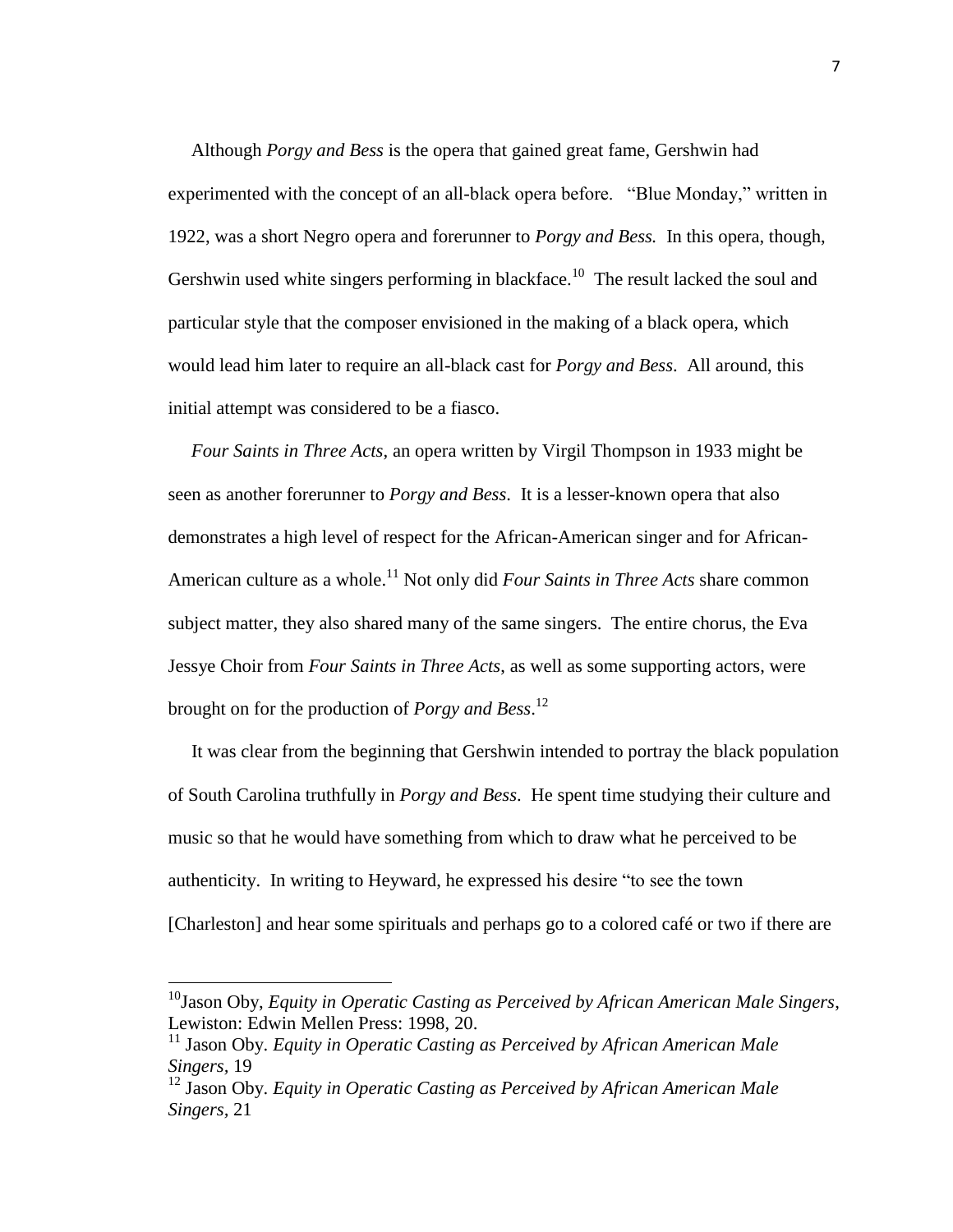any."<sup>13</sup> His fascination with African-American music during that trip even led him into a "shouting"<sup>14</sup> contest. It was said that he "out-shouted" the best of the black folks there, a story that Anne Brown, the original Bess, well remembers. In an interview she reminisced how one old man had remarked, "You sure can beat out them rhythms, boy. I'm over seventy years old and I ain't never seen no po liitle [sic] white man take off and fly like you. You could be my own son."<sup>15</sup>

 Gershwin"s desire to portray the real struggles and humanness of the story is evidenced by his own words, claiming that "The sort of thing I had in mind for *Porgy* is a much more serious thing than Jolson could ever do."<sup>16</sup> Gershwin made this statement as the reason he was unwilling to compromise on the story of *Porgy*. He agreed to give Heyward permission to work with the Metropolitan Opera to produce *Porgy* should he change his mind, despite the previous agreement that they had made to work together. Jerome Kern and Oscar Hammerstein, who had recently produced *Show Boat*, would be the producers and Al Jolson, a popular white vaudeville singer would bring in crowds as Porgy. However, despite this tempting offer, Gershwin would not compromise his vision for the folk opera. Thankfully, neither did Heyward.

<sup>13</sup> Richard Crawford. "Where Did Porgy and Bess Come From?" *Journal of Interdisciplinary History* 36, no. 4 (Spring 2006): *Academic Search Complete*, EBSCO*host* (accessed January 25, 2010).

 $14$  In the words of DuBose Heyward: "This is a complicated rhythmic pattern beaten out by feet and hands as an accompaniment to the spirituals."

<sup>15</sup> Robert Wyatt, and John A. Johnson. *The George Gershwin Reader*, 236.

<sup>16</sup> Edward Jabloski and Lawrence D. Stewart, *The Gershwin Years: George and Ira,* New York: Da Capo Press, 1996, 180.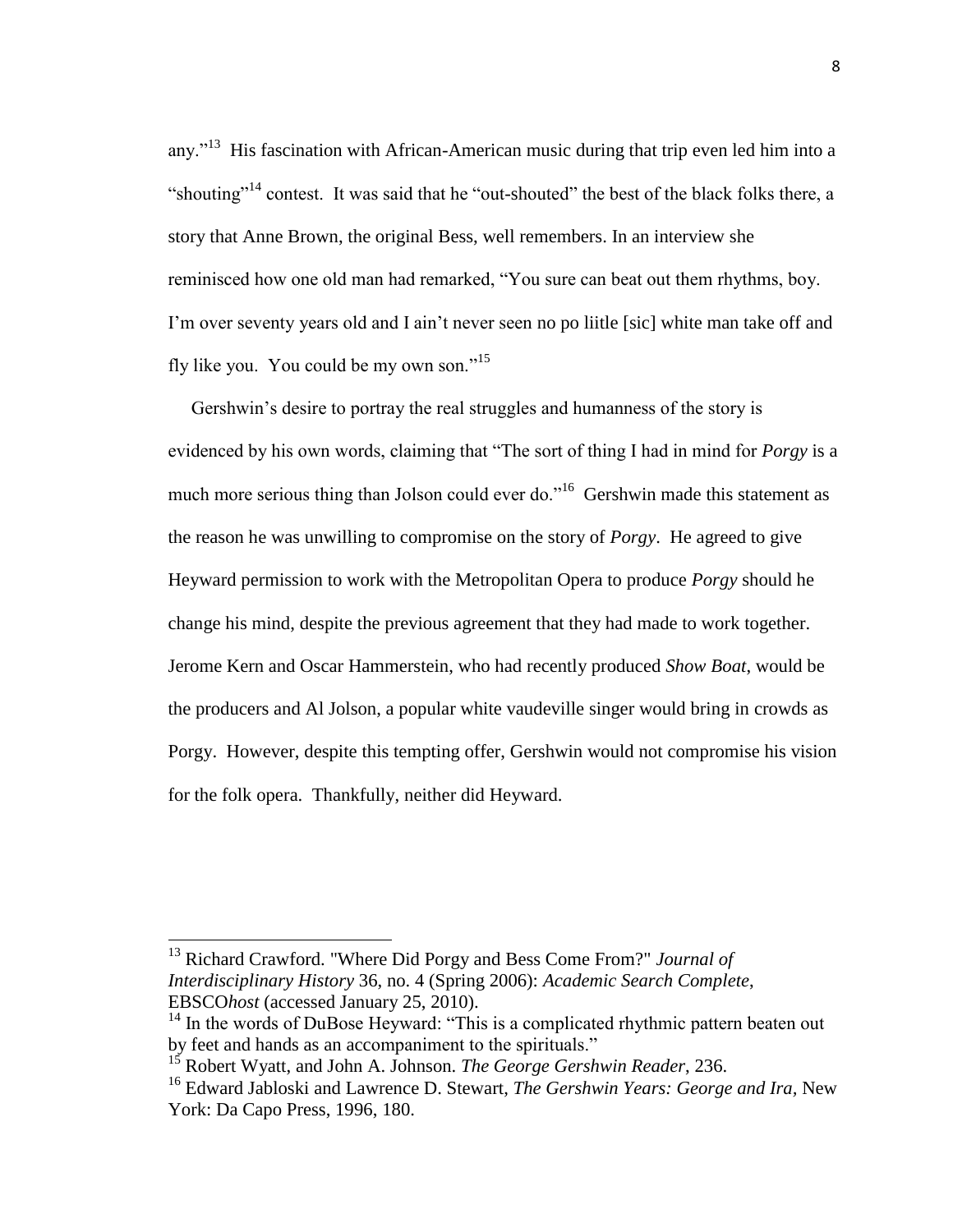"The street attitude towards Porgy changed as attitudes towards civil rights changed in America."<sup>17</sup> Some critics believed it to be a specter of a racist era which needed to be entirely left in the past. Others were more lenient with what they considered to be a great American opera. Many in the cast still enjoyed the opera, but they realized that some changes needed to be made. Gratefully the Civil Rights era was the perfect time to make them.

When Etta Moten took the role of Bess in 1942, she refused to sing the word "nigger," a word that occurred throughout the opera. Previously the cast had always been afraid to address the issue, even though they cunningly avoided it in other, less confrontational ways. Eva Jessye, the choral director remembers:

The word "nigger" occurred many times in the first scripts. Members did not like this but were afraid to object, that being the tenor of the times. But they could not bring themselves to speak it right out, so agreed to drown it out where ever and whenever it occurred in performance, thenceforth, disregarding all score markings or conductor's directions. The total ensemble would bombard the word with an avalanche of sounds, groans, screams… fit to raise the dead, to the puzzlement of the  $\frac{18}{2}$ 

In 1955 Marian Anderson was the first black opera singer to perform with the

Metropolitan Opera, and that after a failed attempt sixteen years earlier. She had, in the meantime gained substantial recognition elsewhere but was accepted last in this area of elite art due to her race.<sup>19</sup> Gershwin realized that he must bypass the Metropolitan Opera as a venue for a necessarily all-black cast indicating that he understood that his opera would not see racial reconciliation for a considerable amount of time. Moreover, as a

 $\overline{a}$ 

 $17$  James Standifer. "The Tumultuous Life of Porgy and Bess." 5.

<sup>&</sup>lt;sup>18</sup> James Standifer. "The Tumultuous Life of Porgy and Bess." 5.

<sup>19</sup> Jason Oby. *Equity in Operatic Casting as Perceived by African American Male Singers,* 8-9.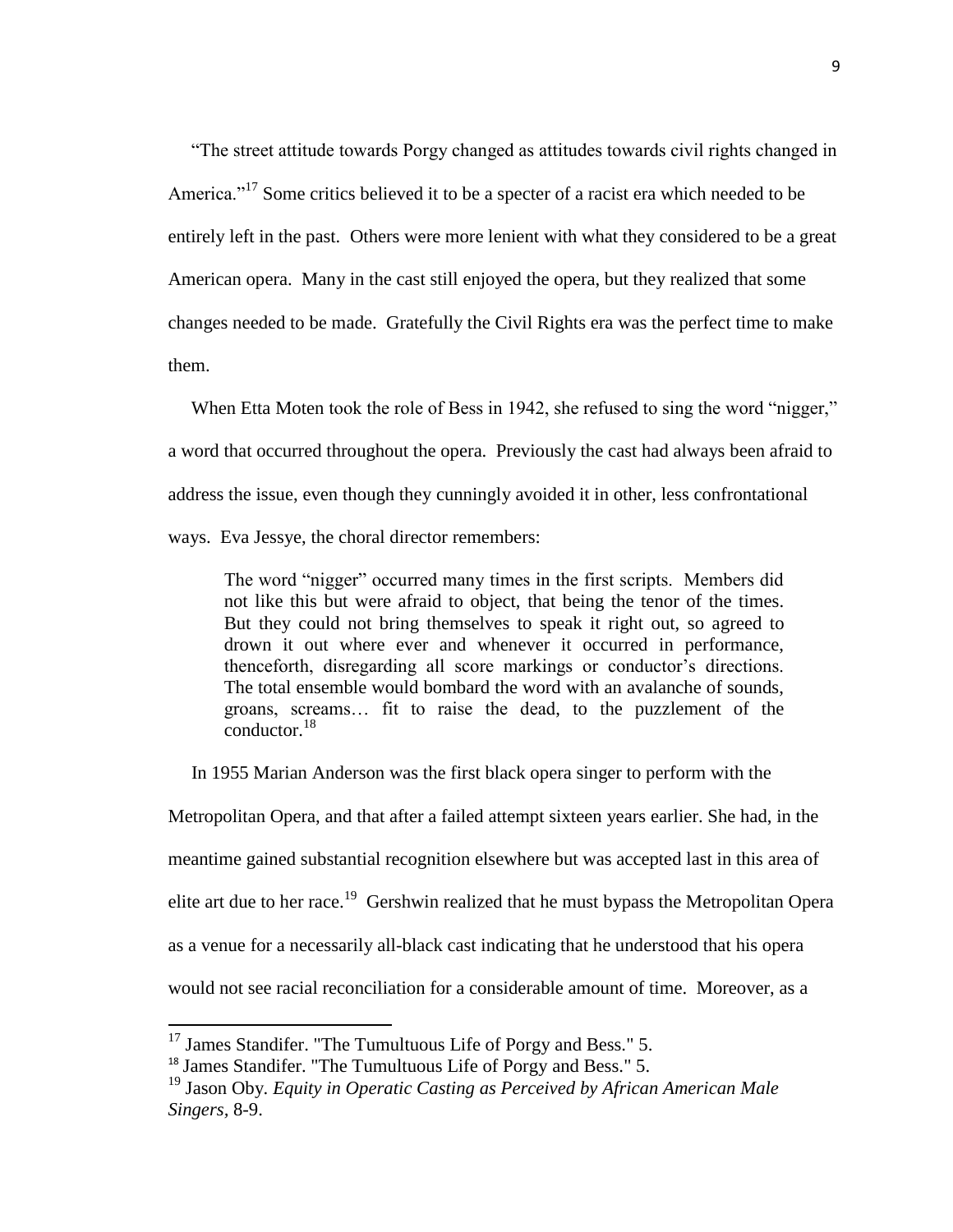composer with a career at stake, he had to choose a venue that he believed to be feasible. *Porgy and Bess* wasn"t performed in the Metropolitan Opera until fifty years after it first opened. $20$ 

 Working through the Theater Guild he performed in such venues as Broadway and the National Theater in Washington D.C. In a performance at the latter, there was a large dispute over its segregation policies. The National Theater agreed to suspend its segregation policies to accommodate Todd Duncan and Anne Brown when they were confident enough in their positions to command respect for their race. Sadly, after their week-long run ended, the theater returned to being segregated.

 Some African-American opera singers can trace the roots of their careers to *Porgy and Bess*, among them Leontyne Price and Todd Duncan. "It was not until the sixties, however, with the rise of Leontyne Price, that America had its first bona fide black operatic diva."<sup>21</sup> Leontyne Price had been singing the role of Mistress Ford in *Four Saints in Three Acts* when she was brought on to perform the role of Bess in a European tour of the opera.<sup>22</sup> Todd Duncan, who debuted the role of Porgy, was the first African-American male to solo with the New York City Opera.<sup>23</sup> However, these roles were hard

l

 $20$  The opera had been successfully staged in Vienna's Volksopera, Milan's La Scala, Denmark, and even the Soviet Union before securing an opportunity to perform in the Metropolitan Opera house. This piece that was widely acclaimed as American through and through was only allowed into the showcase of great American art after many civil rights disputes and after the rest of the world had acknowledged it as stunning.

<sup>21</sup> Jason Oby. *Equity in Operatic Casting as Perceived by African American Male Singers,* 9

<sup>22</sup> James Standifer. "The Tumultuous Life of Porgy and Bess." *Humanities* 18, no. 6 (November 1997): *Academic Search Complete*, EBSCO*host* (accessed January 25, 2010). <sup>23</sup> Jason Oby. *Equity in Operatic Casting as Perceived by African American Male Singers,* 10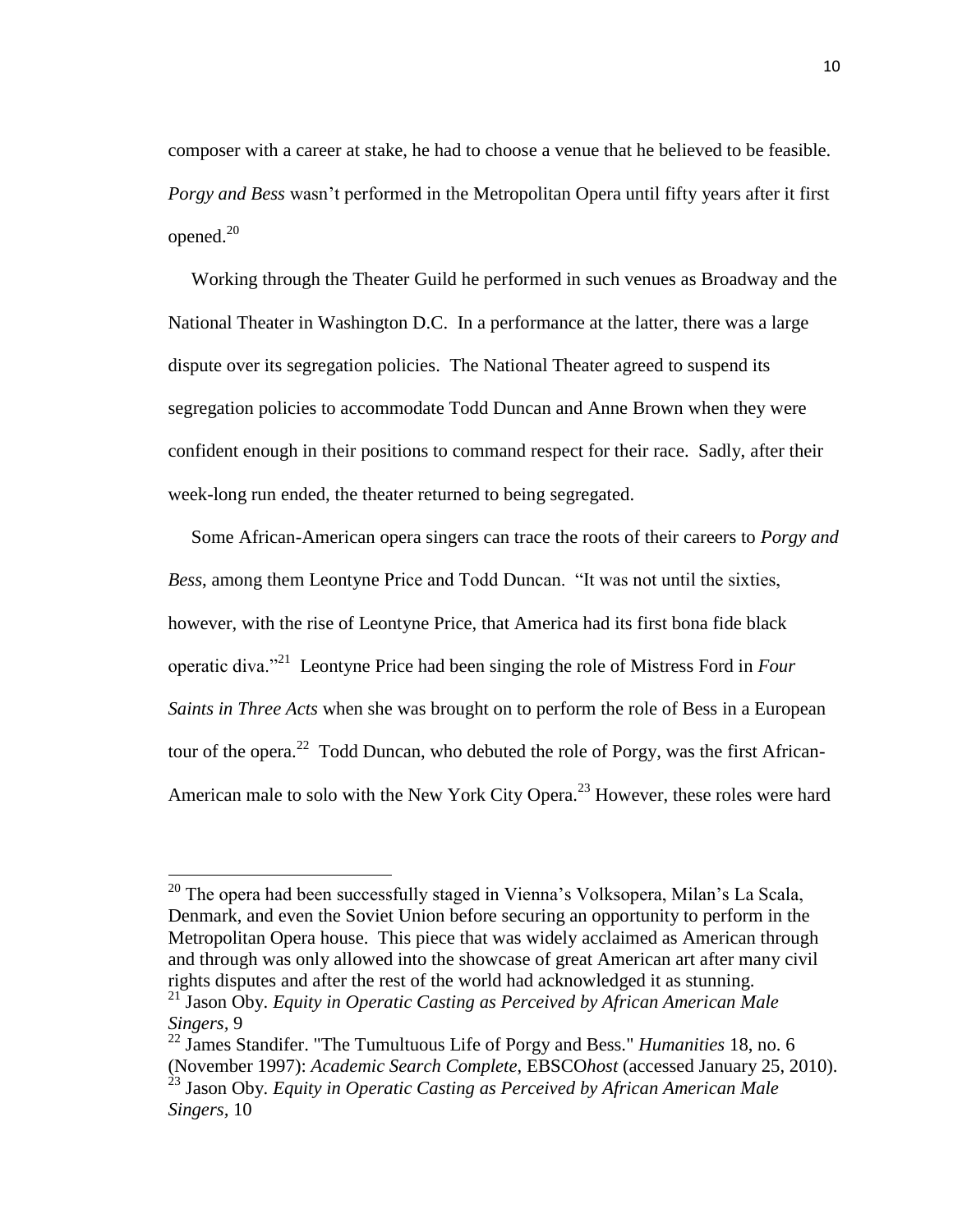won, and usually involved legal battles as well as ideological or merit-based ones.<sup>24</sup> As long as racism was entrenched in people"s minds and hearts, even the most talented performers would be denied entrance to roles. Where they weren"t denied roles, their families might be prohibited from seeing them act in those roles due to segregated seating, as was almost the case with the National Theater. Additionally, at the end of the day, black performers, regardless of how talented, were legally prohibited from moving freely in society. Those unjust laws proved that legal as well as ideological changes needed to be made.

 Gershwin specified in his will that *Porgy and Bess* should only be interpreted by an all-black cast. This single fact guarantees, at the very least, that black opera singers will always have the opportunity to perform in this work. From the days of overt discrimination through the present day in the face of lingering racial profiling in many operas, Gershwin"s insistence has provided an aid that his indirect influence never achieved. That is to say, although his opera may not have garnered as high a respect for African-Americans as he might have hoped or as optimists might tout, Gershwin has created a lasting opportunity for black performers. They will ever have opportunities in *Porgy and Bess*, even in the face of more sophisticated racism that still plagues opera to this day.

 Author Jason Oby, in analyzing the pros and cons of Gershwin"s will, suggests that, "Some singers have developed extraordinary careers after a *Porgy* commencement. Others languish in "*Porgy* purgatory," happy not to be in the hell of a temporary

 24 Jason Oby. *Equity in Operatic Casting as Perceived by African American Male Singers,*8-11.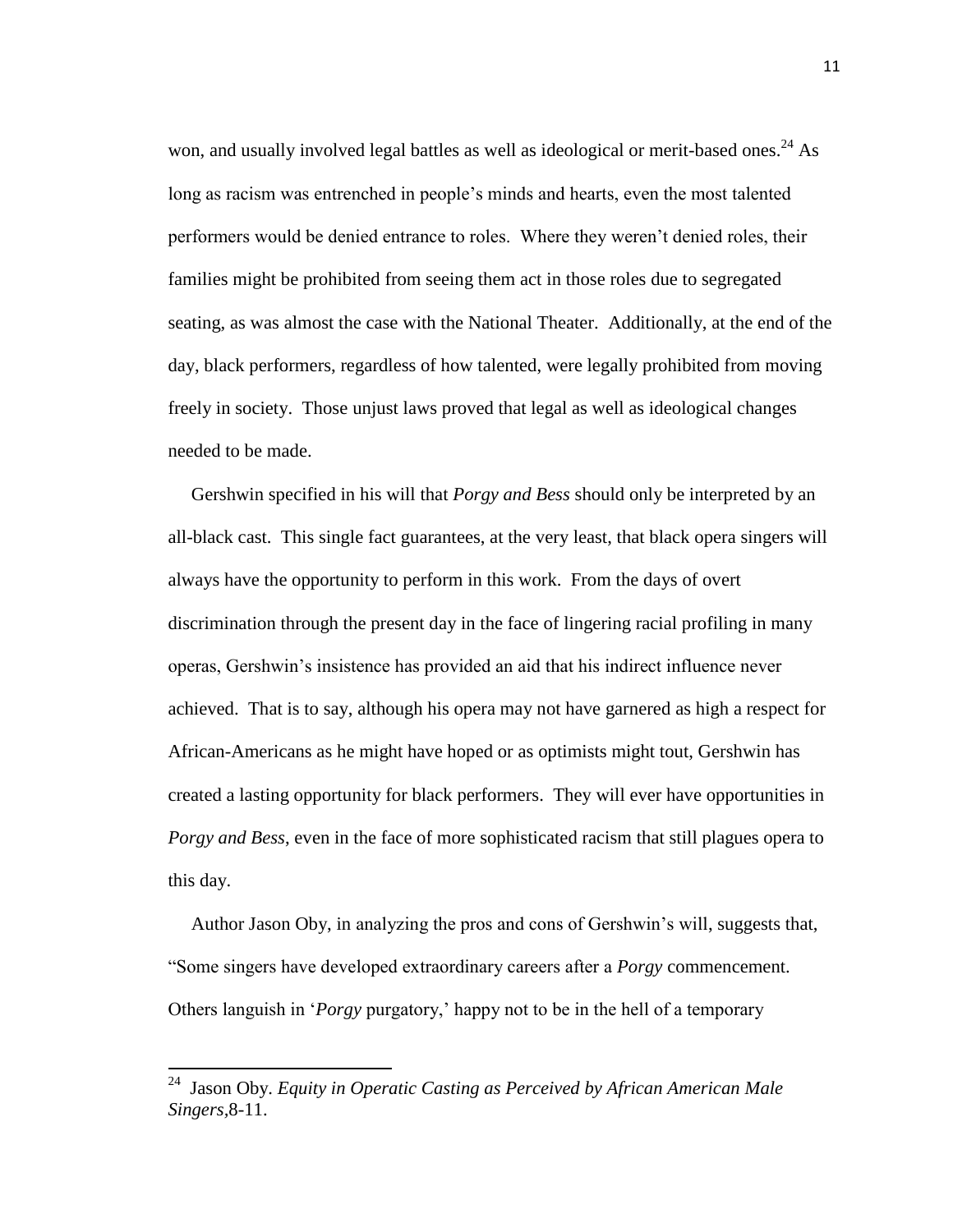employment agency, but regarding the heaven of a more diversified operatic participation with longing." $25$ 

 Other responses to this day see the opera not as a racist representation of the times, but as a genuine attempt to capture a sense of the Gullah culture and to celebrate African-American roots. Marvis Martin, who sang Bess for the 1998 revival of the opera said, "I"m so touched every time I sing *Porgy and Bess*. I wish Gershwin were still alive so I could thank him for caring so much about my community, about my roots." She went on to say that she was glad that he "captured it as accurately as he did."<sup>26</sup>

 From opening night both black and white people began praising *Porgy and Bess* as an effective representation of the American people, in which the subset of African Americans was included. One such accolade came from reporter Danton Walker of the *Sunday Daily News.* He exulted in October of 1935 that *Porgy and Bess* was, "an opera which musically is in the American idiom, lyrically in the American vernacular, and the perfect expression of a folk tale of the American soil."<sup>27</sup>

 Isaac Goldberg, another contemporary of Gershwin, draws a parallel between *Porgy and Bess* and *The West Side Story* saying that they both helped their subjects by giving them a sense of humanity to those who might not otherwise experience their world.  $^{28}$ This depiction is not necessarily rooted in the fact that they are painstakingly authentic;

<sup>25</sup> Jason Oby, *Equity in Operatic Casting as Perceived by African American Male Singers,* 22.

<sup>26</sup> Paul Thomason, "The Problem with Porgy and Bess." *Opera News* 63, no. 2 (August 1998): 5. *Academic Search Complete*, EBSCO*host* (accessed January 25, 2010).

<sup>&</sup>lt;sup>27</sup> Ray Allen, "An American Folk Opera? Triangulating Folkness, Blackness, and Americaness in Gershwin and Heyward's Porgy and Bess." *Journal of American Folklore* 117, no. 465 (2004): 251.

<sup>28</sup> Goldberg, *George Gershwin: A Study in American Music*, 331.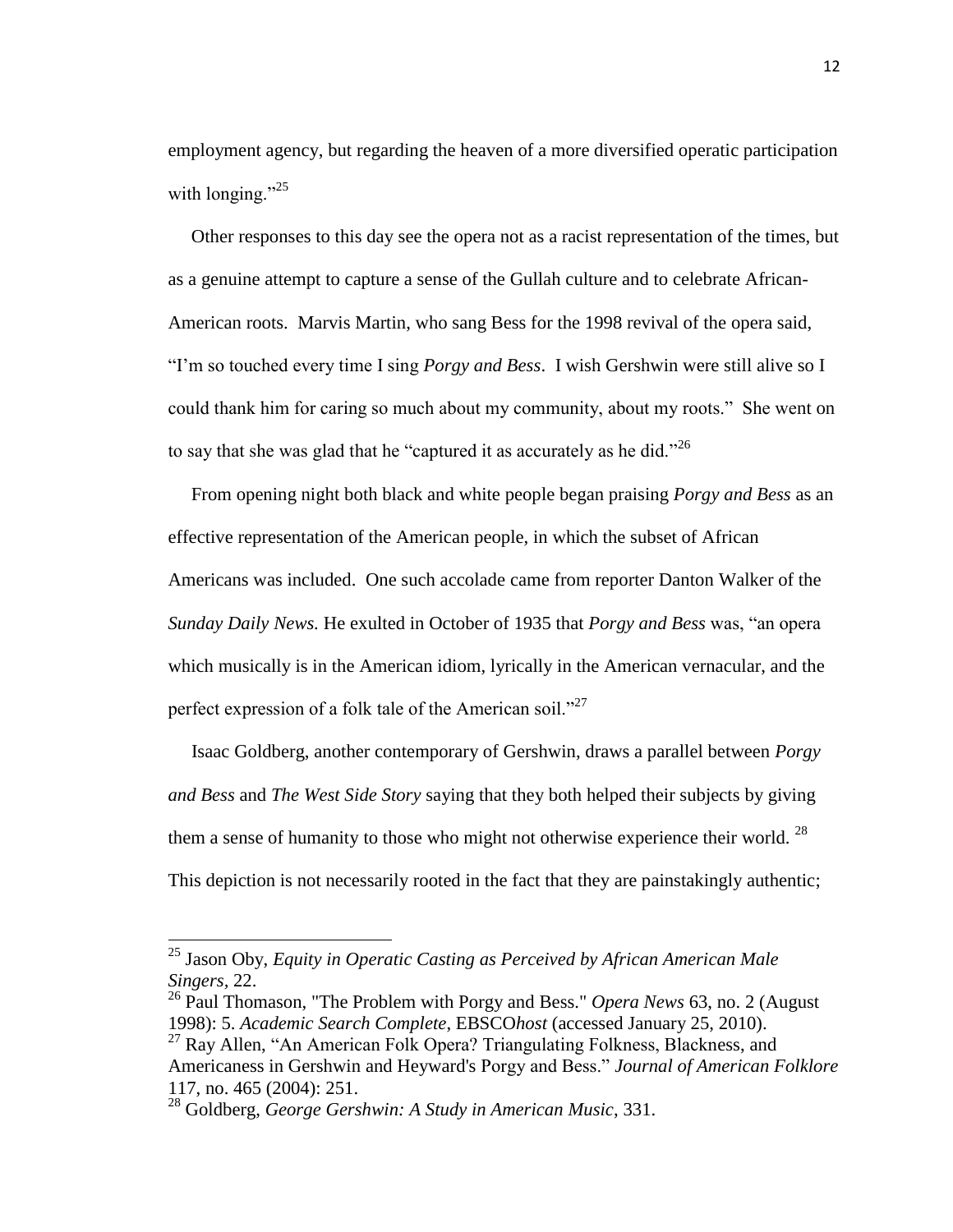instead their appeal lies in their emphasis on the shared humanity between majority and minority cultures.

 The feature of *Porgy and Bess* that white critics of the time seem to have predominantly focused on was Gershwin's musical form rather than his subject matter. $^{29}$ George Gershwin wrote in a time when it was very politically and socially appropriate to address the theme of African-American culture in entertainment. Additionally, America was beginning to develop an interest in nationalism that Europe had seen years earlier. Therefore, it was natural that Gershwin should want to explore the "folk" music of the United States. To those not familiar with the specific culture of the Gullah Negroes, or, even of the more widespread black experience in America, Gershwin"s work seemed as authentic a representation as one could hope to achieve.

 Not everyone responded well to the opera though. Rather, many people questioned the authenticity of the opera and its potential to effect change in a badly segregated nation. Ray Allen raises the thought-provoking question:

Were such endeavors by white creators truly noble efforts to elevate the art of black folk music to the prestigious concert stage or simply neominstrel practices (this time minus the blackface) aimed at commodifying black otherness for consumption by white audiences who longed for glimpses of authentic culture to countervail their increasingly complex modern world? $30$ 

<sup>29</sup>Goldberg, *George Gershwin: A Study in American Music,* 233.

<sup>&</sup>lt;sup>30</sup> Ray Allen, "An American Folk Opera? Triangulating Folkness, Blackness, and Americaness in Gershwin and Heyward's Porgy and Bess." 224.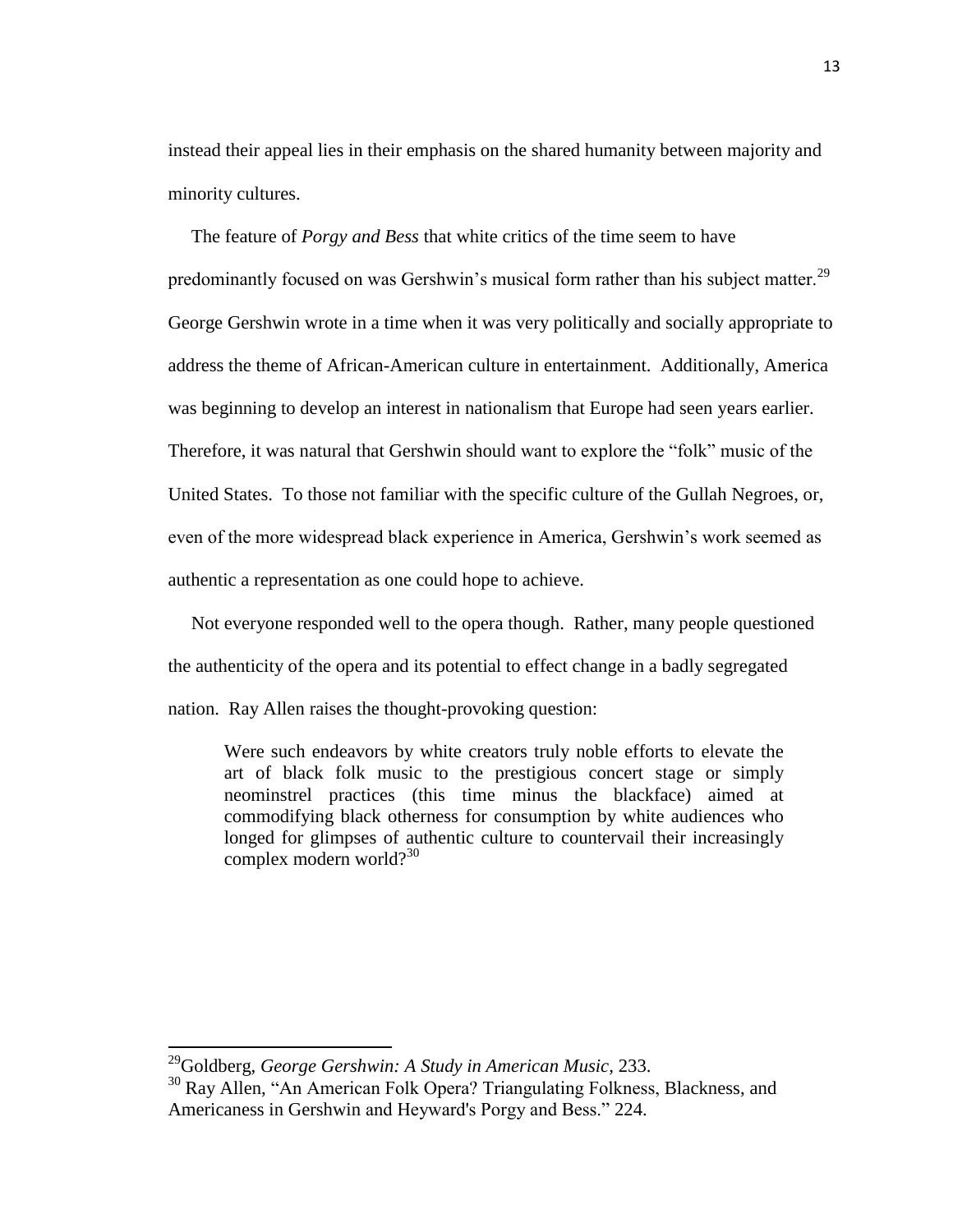He noted further that "African-American critics were pleased at the attention the novel Porgy brought to southern folk culture, but raised doubts about the accuracy with which Heyward, as a white man, could portray their people. $131$ 

 Duke Ellington, a hugely influential African-American big band leader, was widely quoted in an article by Edward Marrow as having harshly attacked Gershwin's music.<sup>32</sup> However, Ellington himself moved to correct the misrepresentation that article had given. He insisted that his biggest complaint was that the music, "though grand, was not distinctly or definitely negroid in character."<sup>33</sup>

Hall Johnson, a contemporary of Gershwin criticized the work from the standpoint of

an African-American composer and choral director. He summarized his discontent with

*Porgy and Bess* with the poetic description of African-American culture:

So that our folk-culture is like the growth of some hardy, yet exotic, shrub, whose fragrance never fails to delight discriminating nostrils even where there is no interest in the depths of its roots. But when the leaves are gathered by strange hands they soon wither, and when cuttings are transplanted into strange soil, they have but a short and sickly life. Only those who sowed the seed may know the secret at the root.<sup>34</sup>

 To this day, one of the problems with operatic works is that black people can get cast as black roles, but not as normal people. They are either portraying black culture, as is the case with jazz, or are chosen for roles in works dealing with the underbelly of their experience, such as the themes of slavery or gangs. They are overlooked for roles which

l

<sup>&</sup>lt;sup>31</sup> Ray Allen, "An American Folk Opera? Triangulating Folkness, Blackness, and Americaness in Gershwin and Heyward's Porgy and Bess." 245.

<sup>32</sup> Howard Pollack, *George Gershwin: His Life and Work*, 167.

<sup>33</sup> Howard Pollack, *George Gershwin: His Life and Work*, 167-168.

<sup>&</sup>lt;sup>34</sup> Ray Allen. "An American Folk Opera? Triangulating Folkness, Blackness, and Americaness in Gershwin and Heyward's Porgy and Bess." *Journal of American Folklore* 117, no. 465 (2004): 252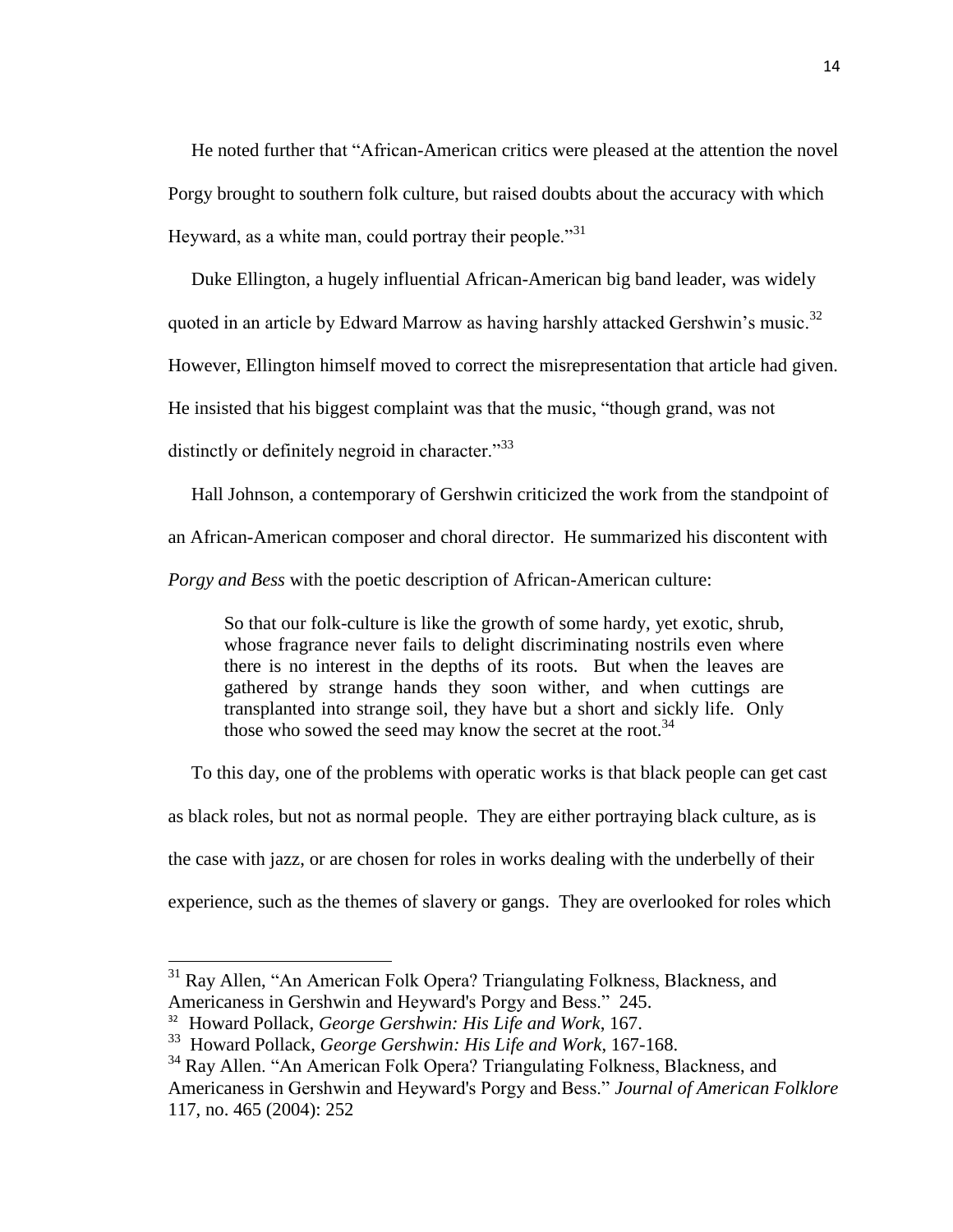don"t directly call for a person of color. Those roles tend to be reserved for white people. *Porgy and Bess* can help to reinforce that stereotype, while admittedly providing for those trapped in this cycle.<sup>35</sup>

 Authors like Oby point out that this continued preference for white over black singers likely reflects America"s continued disunity on the whole. Our arts reflect our residual patterns of thinking. However, the arts have a profound impact on the culture and therefore have a special ability and responsibility to push us in the direction of more racial unity.

 Todd Duncan, the original Porgy, in an interview with author Robert Wyatt, shared his experiences working with Gershwin, and his thoughts behind the character.<sup>36</sup> Todd Duncan wasn"t an uneducated Southern singer of spirituals. Rather, he was a classicallytrained singer, who had been teaching at Howard University in Washington D.C. at the time. He was skeptical at first about the opera, thinking it would not do justice to the popular opinion of African-Americans. He expressed his initial reservations and how he ultimately embraced Gershwin"s music remembering, "I knew it would cause controversy among my people because of its representation of black life and music. But, Gershwin had me sold right then and there [upon first hearing the music]."<sup>37</sup>

 $\overline{a}$ 

<sup>35</sup> Jason Oby. *Equity in Operatic Casting as Perceived by African American Male Singers,* 19-22

<sup>36</sup> Robert Wyatt, and John A. Johnson. *The George Gershwin Reader*, 220-228.

<sup>37</sup> James Standifer. "The Tumultuous Life of Porgy and Bess." *Humanities* 18, no. 6 (November 1997): 4, *Academic Search Complete*, EBSCO*host* (accessed January 25, 2010).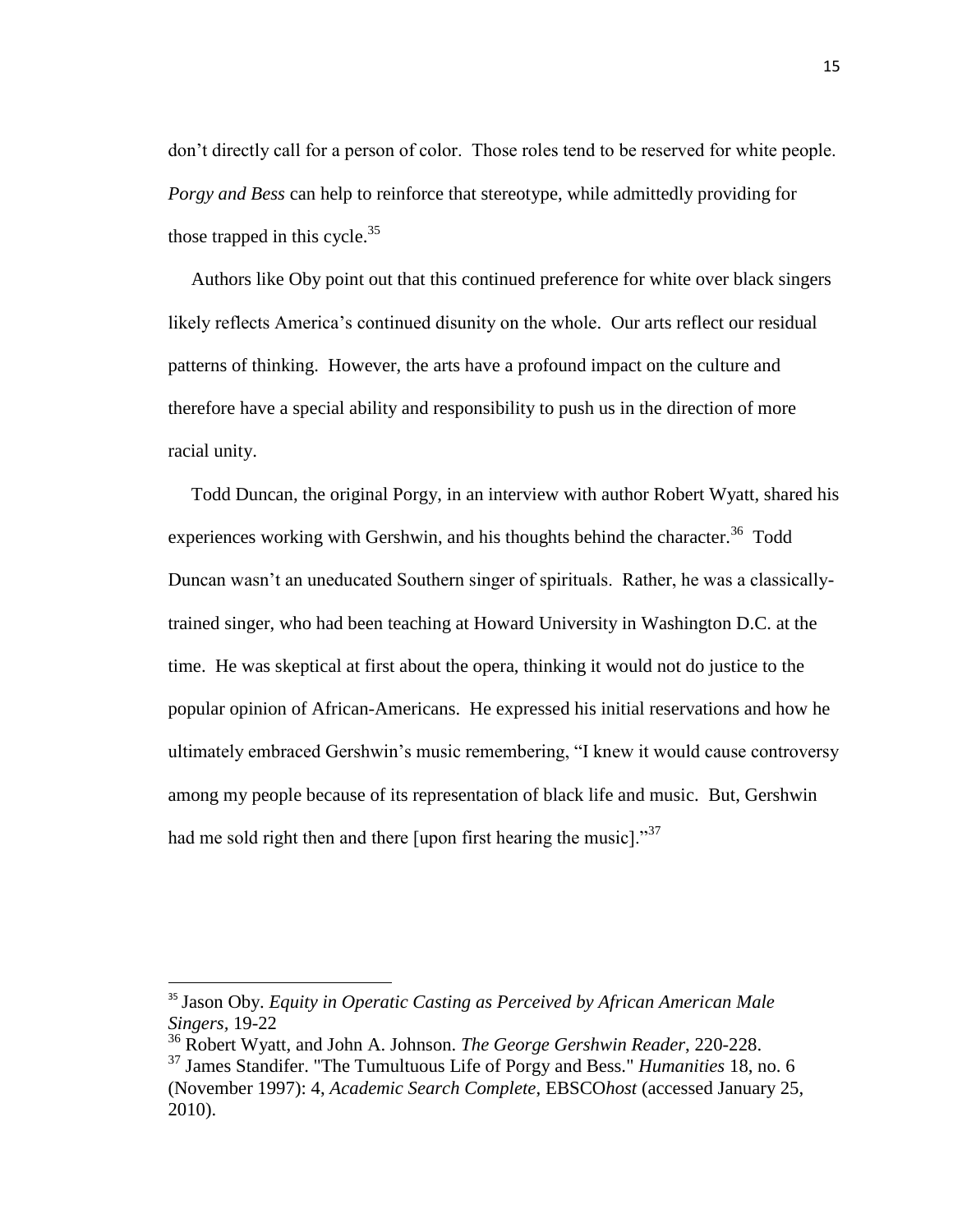Duncan ends his interview by saying, "had I not met George Gershwin, things would have been different for me. In what ways I'll never know."<sup>38</sup> Duncan was obviously an accomplished musician and had achieved a level of success in teaching at Howard University. However, from the beginning of his time in the role of Porgy he earned as much in a week as he had previously been earning in a month teaching at the university.<sup>39</sup> Additionally, he had the experience of a lifetime travelling the globe presenting a popular American opera that showcased as a subject, his own race.

Anne Brown, who played the original Bess, also participated in an interview with Wyatt and describes her opinions of the opera and her role in it. She too had a classical background, as she had been studying at Juilliard at the time she was chosen for the role of Bess. So both Porgy and Bess were certainly anything but poor Southern African Americans. However, their background suited them perfectly to an opera that wasn"t itself the most authentic of productions. It was intended to represent the life of Southern blacks, but in a genre that was thoroughly classical. Brown originally had reservations regarding Gershwin"s opera; however, from her interactions with the man, she determined that the opera "expressed [Gershwin"s] acceptance of all forms, his love for the elements of the rhythm and the harmonies of black men." $40$ 

Although Duncan and Brown were excluded from outings with the stage managers, Gershwin himself took great interest in his cast and openly interacted with them outside of their work with the opera. Brown said that from the beginning Gershwin was always very kind and respectful to her. "George, he would come to my house, come to our

<sup>38</sup> Robert Wyatt, and John A. Johnson. *The George Gershwin Reader,* 228.

<sup>39</sup> Robert Wyatt, and John A. Johnson. *The George Gershwin Reader*, 225.

<sup>40</sup> Robert Wyatt, and John A. Johnson. *The George Gershwin Reader*, 232.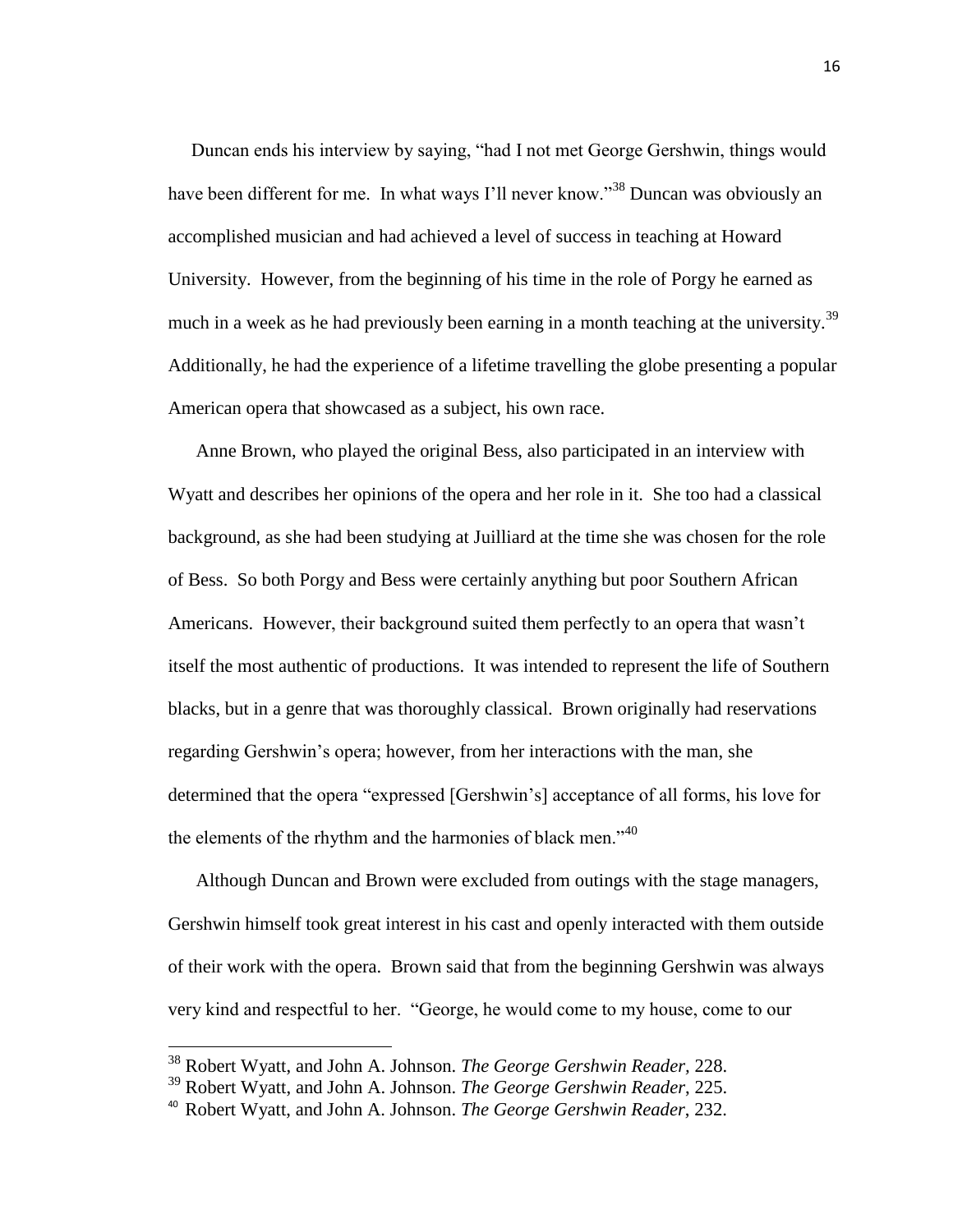parties, and always the first thing he did was to sit down at the piano and begin to play. And that he would do for the whole evening!" $41$ 

 It is interesting to note that the criticisms from African-American critics revolve around the idea that Gershwin had no frame of reference from which to write a Negro folk opera. This was the very comment that Isaac Goldberg, a contemporary of Gershwin, gave for why Native American-based folk operas didn"t work. The composers had no context in which to write.<sup>42</sup> Goldberg notes that Gershwin had originally toyed with ideas that would have been more within his realm of experience, such as an opera about New York and the mixing of cultures there, or perhaps a Jewish story, which would have been informed by his Russian Jewish heritage.<sup>43</sup> Instead, he landed upon *Porgy*.

 Regardless of Gershwin"s perception of his exposure to true southern African-American culture, the fact remains that he only visited briefly and then spent one summer there. Other than those two visits, he proceeded to write the rest of his music in the north, with no further input from black musicians. This is understandable, given that he was hosting a radio show in New York at the time; however, it still leaves room for doubt as to how badly Gershwin wanted his work to embody authenticity. He understood the importance of African-American input into the life performance of the opera to lend it a note of authenticity, but gravely underestimated the importance of their culture in the very fabric of his work. Or did he?

Another interpretation of Gershwin"s writing could be that the composer simply wanted the flavor of the southern black culture as a jumping off point, for a theme to run

<sup>41</sup> Robert Wyatt, and John A. Johnson. *The George Gershwin Reader,* 234.

<sup>42</sup> Goldberg, *George Gershwin: A Study in American Music,* 318.

<sup>43</sup> Goldberg, *George Gershwin: A Study in American Music,* 318-319.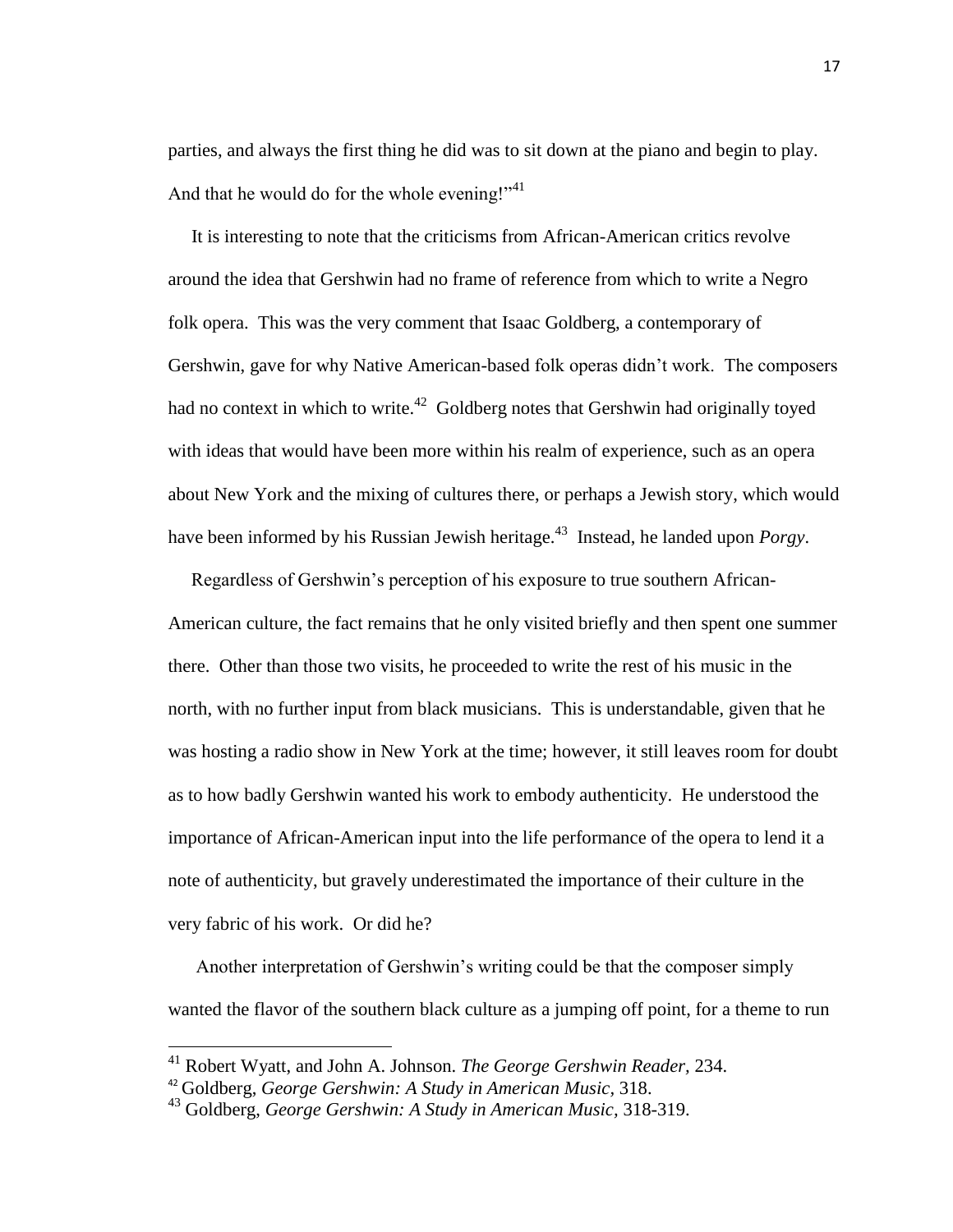through his opera. He may have wanted just enough authenticity to evoke visions of the South; however it is clear that *Porgy and Bess* was no documentary on southern black life.

One observation that must be made for the sake of fairness is that Gershwin was far ahead of his time in his desire to portray black people more seriously. Though he has been criticized for his lack of authenticity, he did represent through his actions that he respected and valued the African-Americans with whom he was working.

Heyward, in staging *Porgy* as a play, and Gershwin with his "folk opera" both assumed that merely finding an all-black cast, they would achieve neither the sense of authenticity they were seeking, regardless of the actors" personal backgrounds, nor the material with which they were supplied. Certainly this may be viewed as a lack of appreciation for the depth of experience that these actors had but I believe that both men chose their casts out of respect for the African-American community based on the knowledge that they had at the time.  $44$ 

Had the producer's intentions been merely to represent colored folk from an outside perspective, they might just as easily have chosen to produce their works in black-face, a perfectly acceptable practice at the time. In fact, when Gershwin turned down Al Jolson"s offer to perform the show in blackface at the then-segregated Metropolitan Opera, Gershwin proved the seriousness of his endeavor.

<sup>&</sup>lt;sup>44</sup> This is readily apparent in the acting of Duncan and Brown who were both more accustomed to singing classical music than anything else. Nevertheless, their skin color made them perfect candidates, in Gershwin's eyes. What's more, he needed classically trained singers to be able to perform his challenging opera well.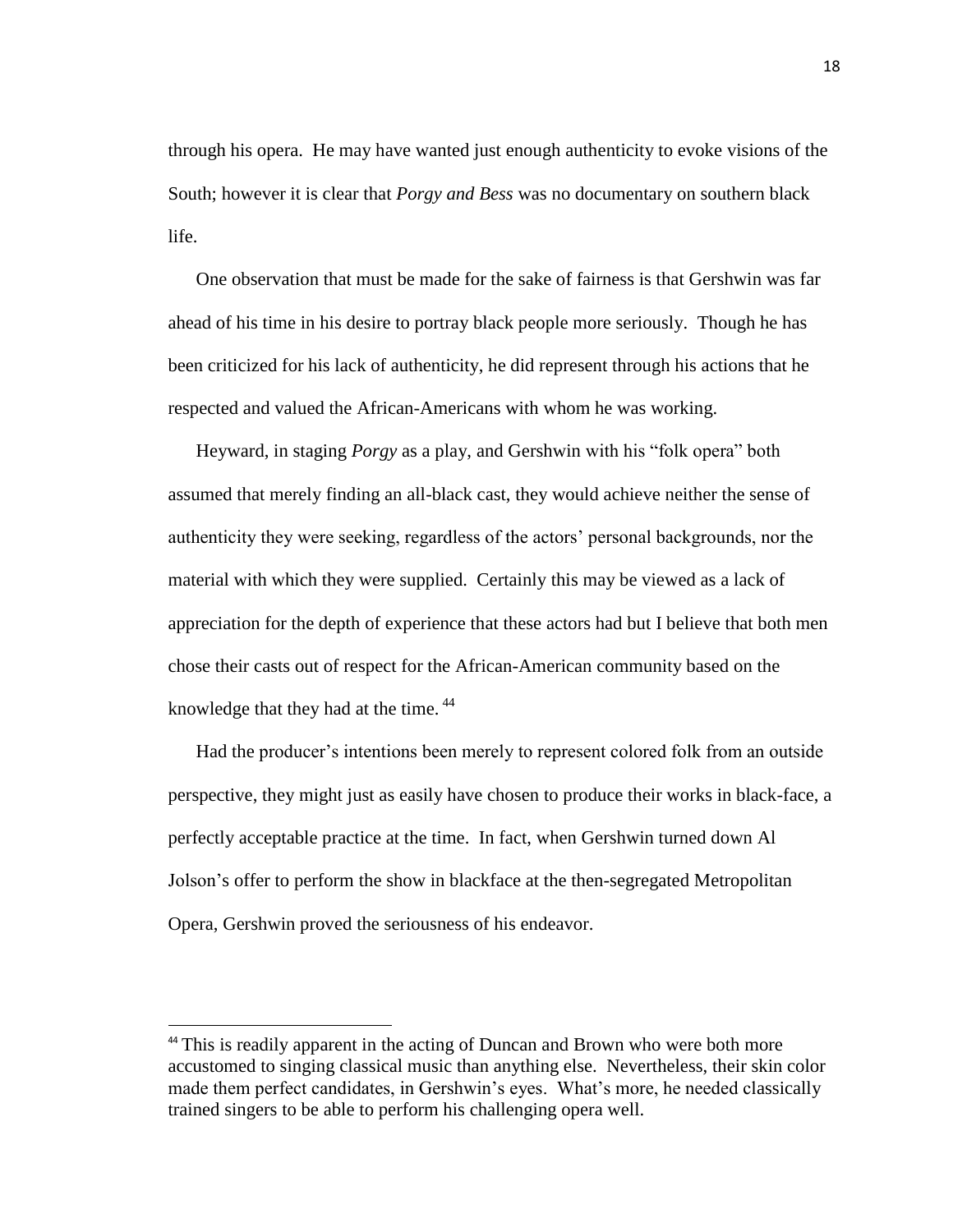One of the biggest reasons that *Porgy and Bess* was able to make advances in the state of racial reconciliation was not simply because its producers wanted to rectify misunderstandings; it was because its producers listened to the performers who knew what needed to be rectified! They listened to Brown and Duncan about desegregating the National Theater for their performance there, and to Moten about taking out the word "nigger." These were not changes that the Gershwins and Heyward would necessarily have noticed themselves; they, being white, likely did not feel the full sting of a society was so entrenched in racism. However, their willingness to respectfully listen to their performers allowed for a fruitful dialogue between those attempting to affect change and those who actually knew what changes needed to take place. If there are to be further victories in the area of civil rights they will be most expedited by cooperation between representatives of both the majority and minority involved. The former has the *power* to effect change, the latter the knowledge of what *needs* to be changed.

 Another principle gained from the study of *Porgy and Bess* is that racism is a problem that is entrenched in every aspect of life and therefore must be addressed on every front. While the arts likely made some headway, with productions like *Porgy and Bess*, many changes in the actual treatment of black musicians required the legal battles that would occur during the Civil Rights era. The fact that the National Theater would allow blacks to perform on stage, but not to sit in their audience; or that all-back operas were acceptable, but not mixed-cast operas shows that there were still some considerable legal obstacles to be confronted, even after Gershwin had begun to challenge ideological foundations. Societal change must be faced through a holistic approach that reaches people"s emotions and minds, resulting in a *de facto* end to discrimination. However, in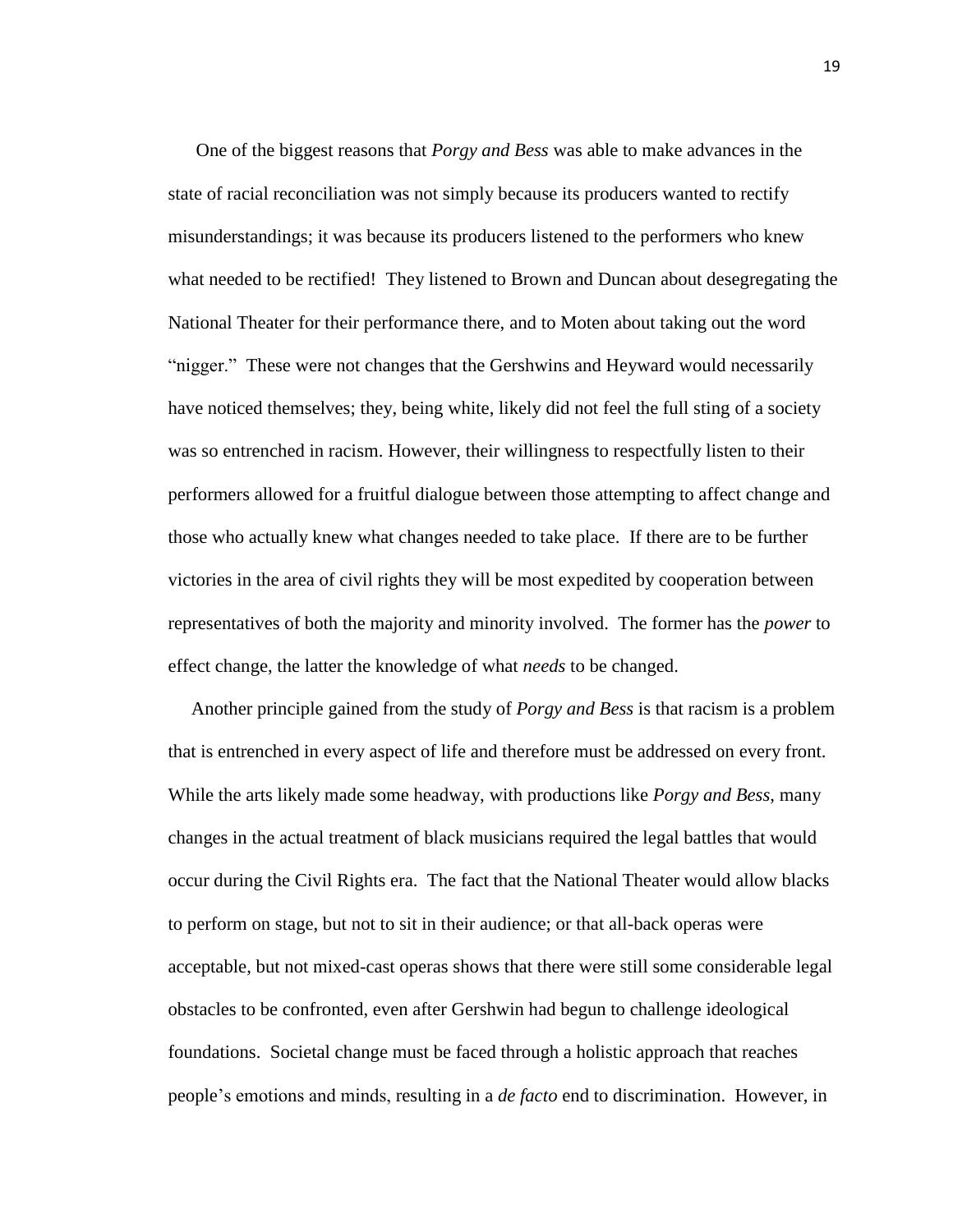many cases it will also require a legal process, resulting in a *de jure* end to discrimination. While the latter has more power to create sweeping changes across a nation, the former is more likely to result in lifestyle changes that will ultimately afford the most opportunity to the community in question.

 In addition to merely analyzing the responses to *Porgy and Bess* from a political or social standpoint, as Christians we should consider what we might learn from this study. A few things stood out to me in this study, as I have seen positions taken for and against the race relations *Porgy and Bess*.

 One thing that can be learned is that we must not take people or people groups merely at face value. Instead we should seek a deeper understanding of their unique challenges and strengths. One of the most frequent criticisms from African-American audiences was that the portrayal of blacks in *Porgy and Bess* was very shallow and anglicized. Gershwin saw what he expected to see in Gullah culture; and the white audiences that attended the performances took that representation to be the simple explanation for the whole range of African-Americans living in the United States. This is a tendency that is still a temptation today: to take a token representation of an unknown culture and apply a stereotype across the board. As Christians, we must look deeper into people, as Christ did. From the Samaritan woman at the well, to the blind man, to Zacchaeus, Christ is our model to look at the heart, rather than just the external features.

 Related to the preceding conviction, I believe that it is also important to avoid objectifying people merely for our entertainment. In an age when entertainment is a rampant force in society, Christians need to conserve a standard of human dignity and not buy amusement at the expense of people. We are so numbed by a constant stream of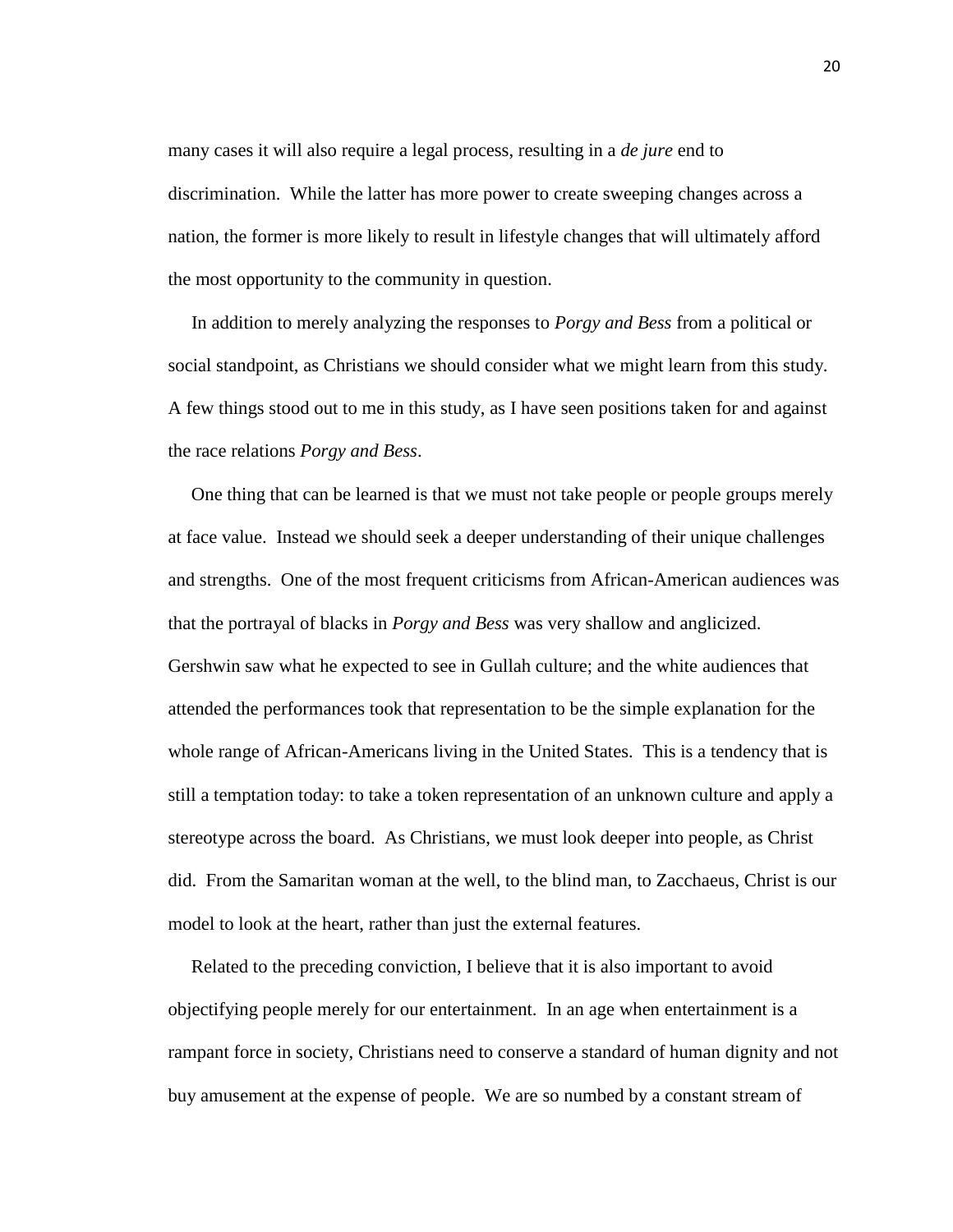media and are ever striving for newer, bolder entertainment that will engage us and shock us out of boredom. Thus, we are very susceptible to the temptation to "consume" any class of stories about people just because they are novel. This was an outcry of critics of *Porgy and Bess* who lamented the observation that many whites of the time reveled in minstrel shows and other degrading racist performances just because they were "entertaining." More than one commentator noted that showing a distant world of drugs, sensuality and exaggerated spiritual tradition were just a step up from minstrel shows; their appeal was that they still provided a "civilized" audience with a window into "primitive" behavior.<sup>45</sup> While we might not fall for any media that seems to us as overtly racist as a minstrel show, we as Christians need to be the standard-bearers in conserving the dignity of all men who are made in the image of God!

 Above all, we need to recognize that reconciliation with God is the only way that people will ever be able to reach racial reconciliation. As sinful humans, we will always naturally tend towards racism and division wherever we find differences with others, and even the best of intentions alone will not be able to override human depravity. However, Christ came not only to bring together those who were spiritually separated, as we see in Ephesians 2, but, also those who would be divided over other matters. Paul"s epistles make it clear that there should be no division between "Jew nor Greek, slave nor free… male nor female, circumcised or uncircumcised, barbarian, Scythian… but Christ is all,

l

<sup>45</sup> Richard Crawford. "Where Did Porgy and Bess Come From?" *Journal of Interdisciplinary History* 36, no. 4 (Spring 2006): 27-32. *Academic Search Complete*, EBSCO*host* (accessed January 25, 2010).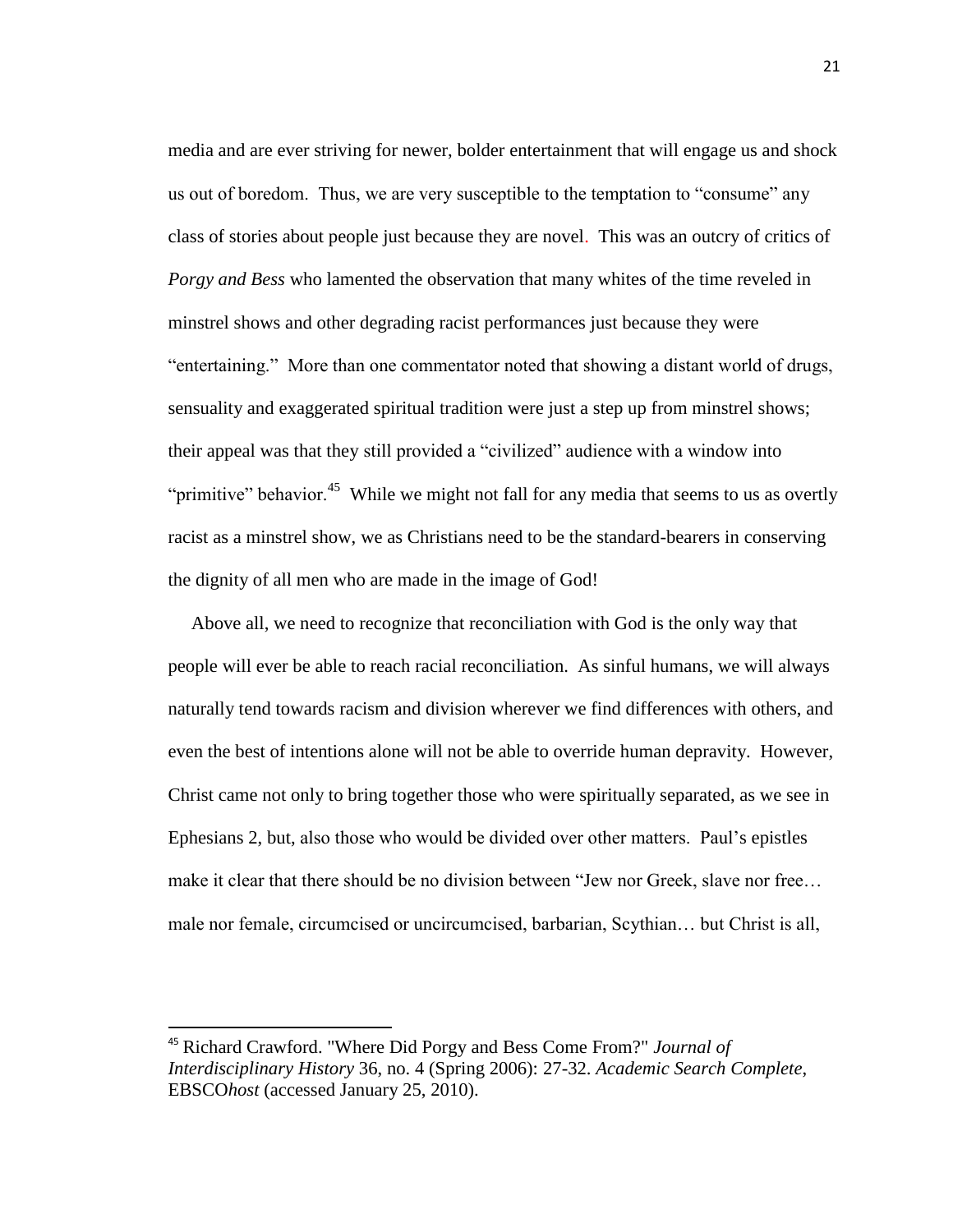and is in all."<sup>46</sup> Unity is only possible, though, when we have the same Father, Son and Spirit at work in each of us.

 $\overline{\phantom{a}}$ 

<sup>46</sup> Galations 3:28, Colossions 3:11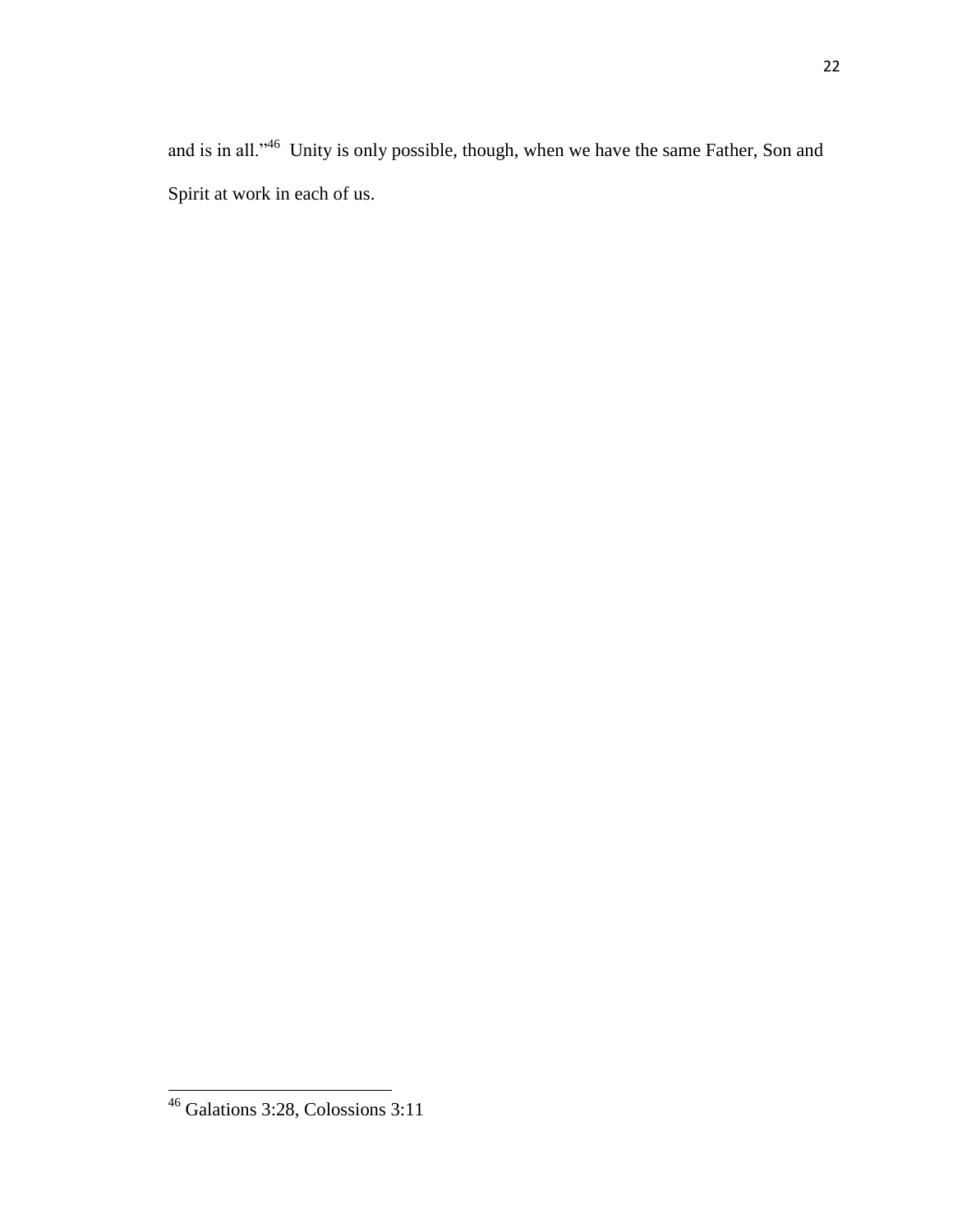#### BIBLIOGRAPHY

- Allen, Ray. "An American Folk Opera? Triangulating Folkness, Blackness, and Americaness in Gershwin and Heyward's Porgy and Bess." *Journal of American Folklore* 117, no. 465 (2004): 243-261.
- Alpert, Hollis. *The Life and Times of Porgy and Bess: The Story of an American Classic*. London: Nick Hern Books: 1991.
- Cowell, Henry. *American Composers on American Music.* London: Oxford University Press: 1933.
- Crawford, Richard. "Where Did Porgy and Bess Come From?" *Journal of Interdisciplinary History* 36, no. 4 (Spring2006 2006): 697-734. *Academic Search Complete*, EBSCO*host* (accessed January 25, 2010).
- Ewen, David. *A Journey to Greatness: The Life and Music of George Gershwin*. New York: Holt: 1956.
- Gershwin, George. *Porgy and Bess Vocal Selections.* Van Nuys, CA: Alfred Publishing Co., Inc.: 1935.
- Goldberg, Isaac. *George Gershwin: A Study in American Music*. New York: Frederick Ungar Publishing Co., 1958.
- Hyland, William G. *George Gershwin: A New Biography*. Westport Conn.: Praeger: 2003.
- Jabloski, Edward and Stewart, Lawrence D. *The Gershwin Years: George and Ira*. New York: Da Capo Press, 1996.
- Oby, Jason. *Equity in Operatic Casting as Perceived by African American Male Singers*. Lewiston: Edwin Mellen Press: 1998.
- Phillips, Kimberly. *Critical Voicings of Black Liberation: Resistance and Representations in the Americas.* London: Transaction Publishers: 2003.
- Pollack, Howard. *George Gershwin: His Life and Work*. Berkley: University of California Press: 2006.
- Rimler, Walter. *George Gershwin: An Intimate Portrait.* Urbana: University of Illinois Press: 2009.
- Schneider, Wayne. *The Gershwin Style: New Looks at the Music of George Gershwin*. New York: Oxford University Press: 1999.